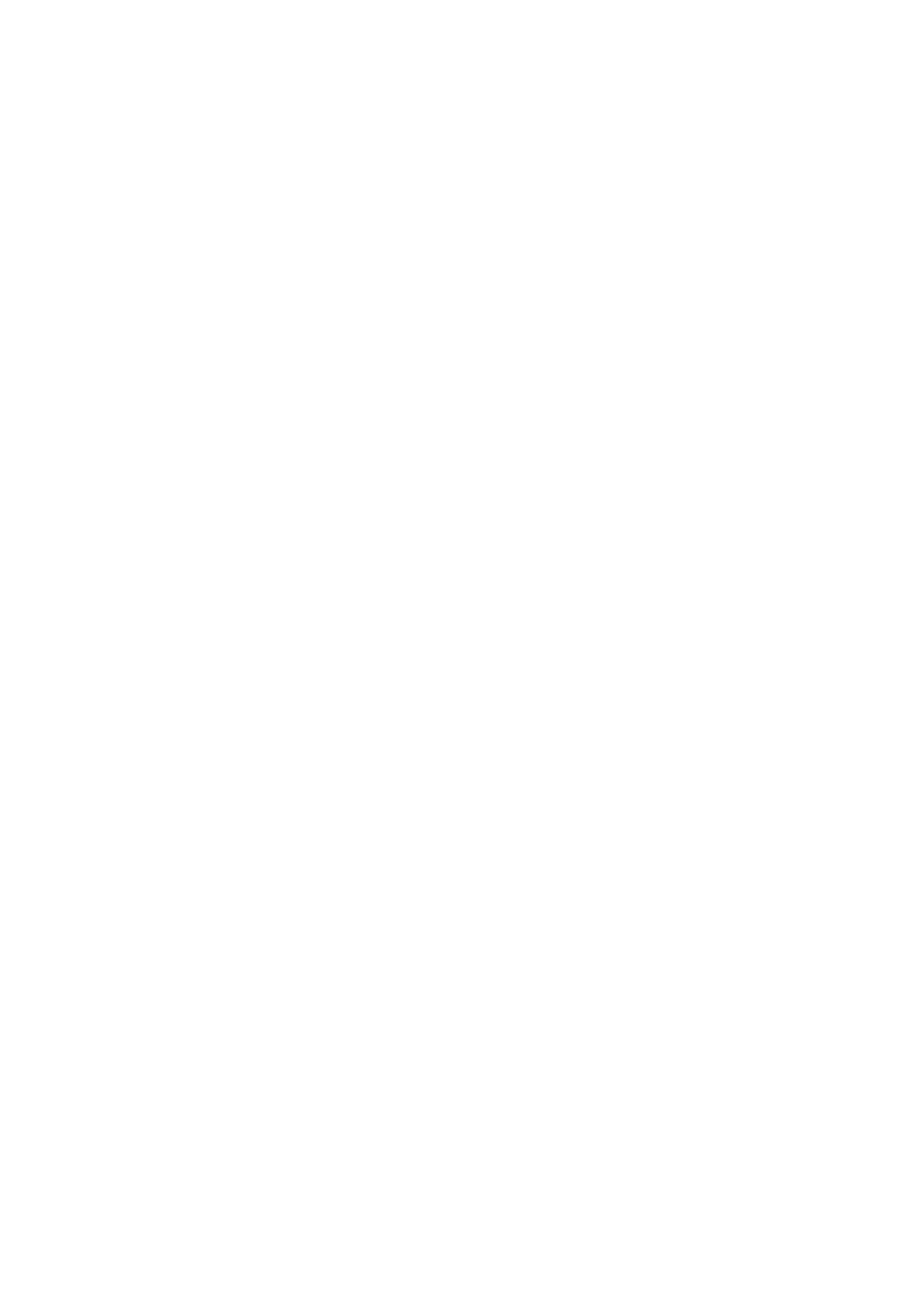

# House of Commons Committee of Public Accounts

# **Promoting economic growth locally**

# **Sixtieth Report of Session 2013–14**

*Report, together with formal minutes related to the report*

*Ordered by the House of Commons to be printed 12 May 2014*

> **HC 1110** Published on 16 May 2014 by authority of the House of Commons London: The Stationery Office Limited £0.00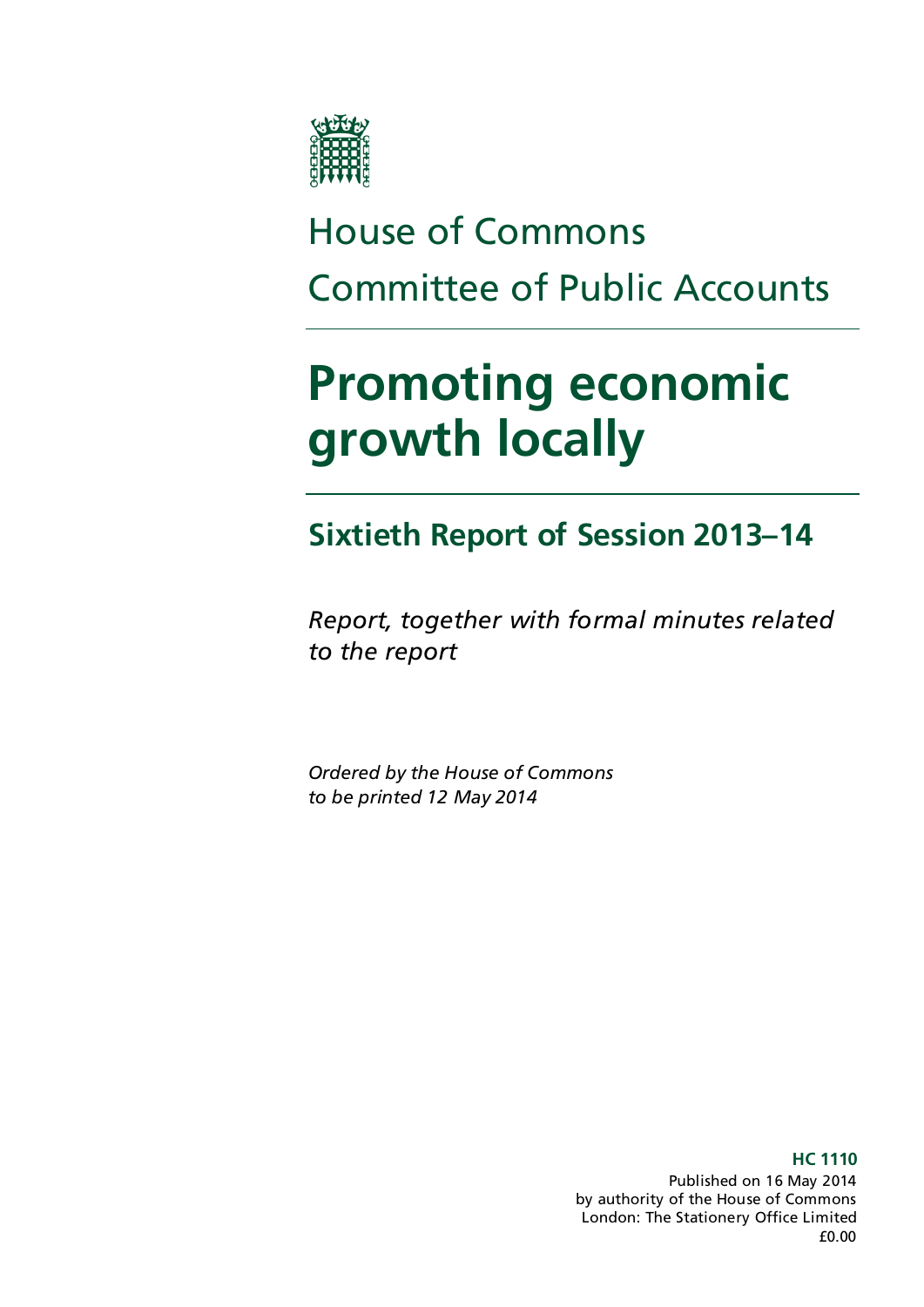#### **Committee of Public Accounts**

The Committee of Public Accounts is appointed by the House of Commons to examine "the accounts showing the appropriation of the sums granted by Parliament to meet the public expenditure, and of such other accounts laid before Parliament as the committee may think fit" (Standing Order No 148).

#### **Current membership**

[Rt Hon Margaret Hodge](http://www.parliament.uk/biographies/commons/margaret-hodge/140) (Labour, Barking) (Chair) [Mr Richard Bacon](http://www.parliament.uk/biographies/commons/mr-richard-bacon/1451) (Conservative, South Norfolk) **[Stephen Barclay](http://www.parliament.uk/biographies/commons/stephen-barclay/4095) (Conservative, North East Cambridgeshire)** [Guto Bebb](http://www.parliament.uk/biographies/commons/guto-bebb/3910) (Conservative, Aberconwy) **[Jackie Doyle-Price](http://www.parliament.uk/biographies/commons/jackie-doyle-price/4065) (Conservative, Thurrock)** [Chris Heaton-Harris](http://www.parliament.uk/biographies/commons/chris-heaton-harris/3977) (Conservative, Daventry) [Meg Hillier](http://www.parliament.uk/biographies/commons/meg-hillier/1524) (Labour, Hackney South and Shoreditch) [Mr Stewart Jackson](http://www.parliament.uk/biographies/commons/mr-stewart-jackson/1551) (Conservative, Peterborough) [Rt Hon Anne McGuire](http://www.parliament.uk/biographies/commons/mrs-anne-mcguire/636) (Labour, Stirling) **[Austin Mitchell](http://www.parliament.uk/biographies/commons/austin-mitchell/372) (Labour, Great Grimsby)** [Nicky Morgan](http://www.parliament.uk/biographies/commons/nicky-morgan/4027) (Conservative, Loughborough) [Nick Smith](http://www.parliament.uk/biographies/commons/nick-smith/3928) (Labour, Blaenau Gwent) [Ian Swales](http://www.parliament.uk/biographies/commons/ian-swales/4045) (Liberal Democrats, Redcar) **[Justin Tomlinson](http://www.parliament.uk/biographies/commons/justin-tomlinson/4105) (Conservative, North Swindon)** 

#### **Powers**

Powers of the Committee of Public Accounts are set out in House of Commons Standing Orders, principally in SO No 148. These are available on the Internet via [www.parliament.uk](http://www.parliament.uk/)

#### **Publications**

The Reports and evidence of the Committee are published by The Stationery Office by Order of the House. All publications of the Committee (including press notices) are on the internet at www.parliament.uk/pac. A list of Reports of the Committee in the present Parliament is at the back of this volume. Additional written evidence may be published on the internet only.

#### **Committee staff**

The current staff of the Committee is Sarah Petit (Clerk), Claire Cozens (Committee Specialist), James McQuade (Senior Committee Assistant), Ian Blair and Sue Alexander (Committee Assistants) and Janet Coull Trisic (Media Officer).

#### **Contacts**

All correspondence should be addressed to the Clerk, Committee of Public Accounts, House of Commons, 7 Millbank, London SW1P 3JA. The telephone number for general enquiries is 020 7219 5708; the Committee's email address is pubaccom@parliament.uk.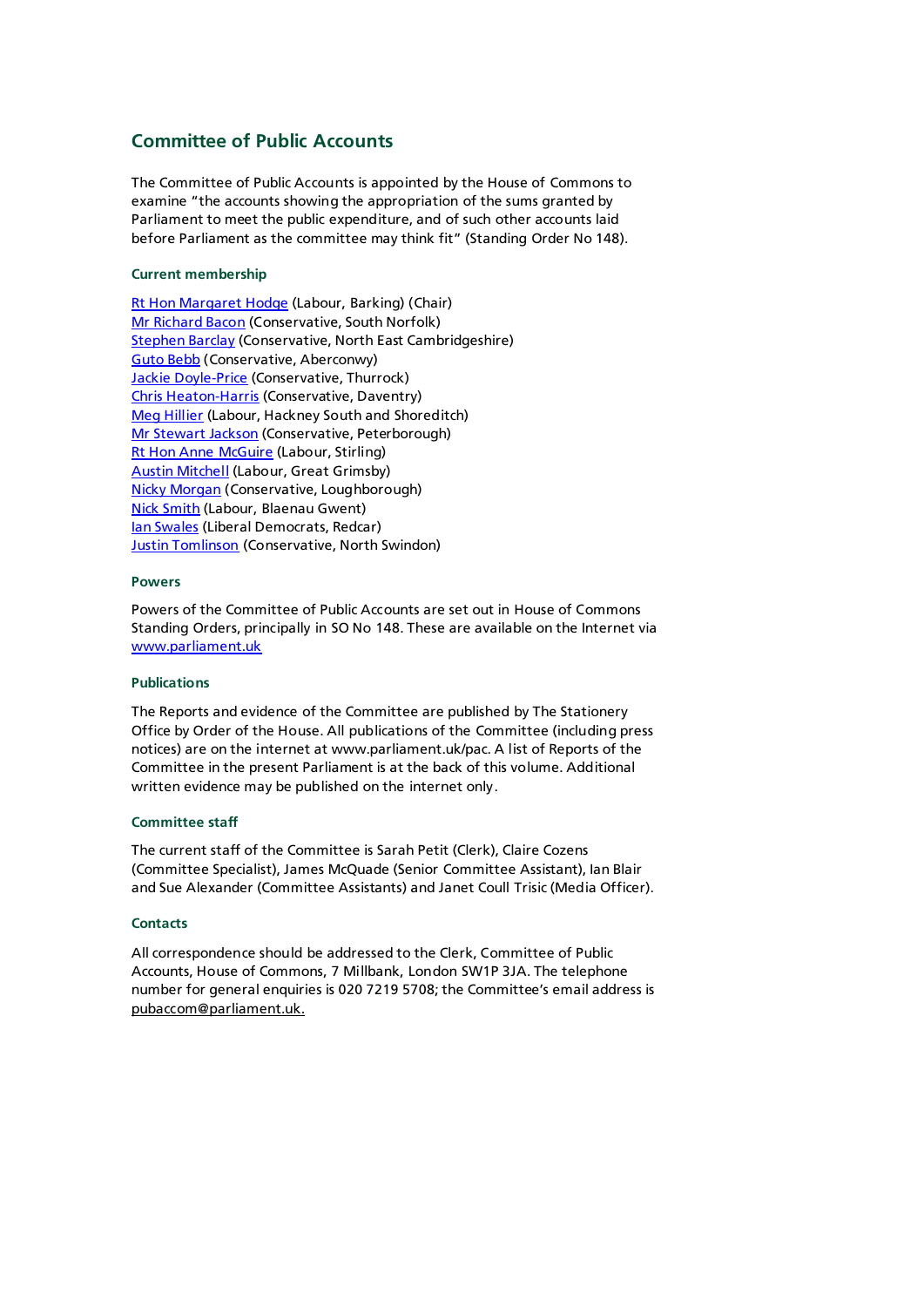## **Contents**

|              | <b>Report</b>                                                                                                                                                                                                                                                                                                                  | Page                                                           |
|--------------|--------------------------------------------------------------------------------------------------------------------------------------------------------------------------------------------------------------------------------------------------------------------------------------------------------------------------------|----------------------------------------------------------------|
|              | <b>Summary</b>                                                                                                                                                                                                                                                                                                                 | $\overline{\mathbf{3}}$                                        |
|              | <b>Conclusions and recommendations</b>                                                                                                                                                                                                                                                                                         | 5                                                              |
| 1            | Progress in distributing funding and creating jobs and growth                                                                                                                                                                                                                                                                  | 9                                                              |
| $\mathbf{2}$ | The oversight and coordination of local growth initiatives                                                                                                                                                                                                                                                                     | 12                                                             |
|              | Appendix: Funding and structures for local economic growth: update report<br>from the National Audit Office to the Public Accounts Committee<br>Introduction<br><b>Enterprise Zones</b><br><b>Growing Places Fund</b><br>Regional Growth Fund<br>Key facts<br>Summary<br>Part Two<br>Part Three<br>Part Four<br>Appendix Three | 15<br>15<br>15<br>15<br>16<br>16<br>17<br>19<br>22<br>24<br>25 |
|              | <b>Formal Minutes</b>                                                                                                                                                                                                                                                                                                          | 27                                                             |
|              | <b>Witnesses</b>                                                                                                                                                                                                                                                                                                               | 28                                                             |
|              | List of printed written evidence                                                                                                                                                                                                                                                                                               | 28                                                             |
|              | List of Reports from the Committee during the current Parliament                                                                                                                                                                                                                                                               | 29                                                             |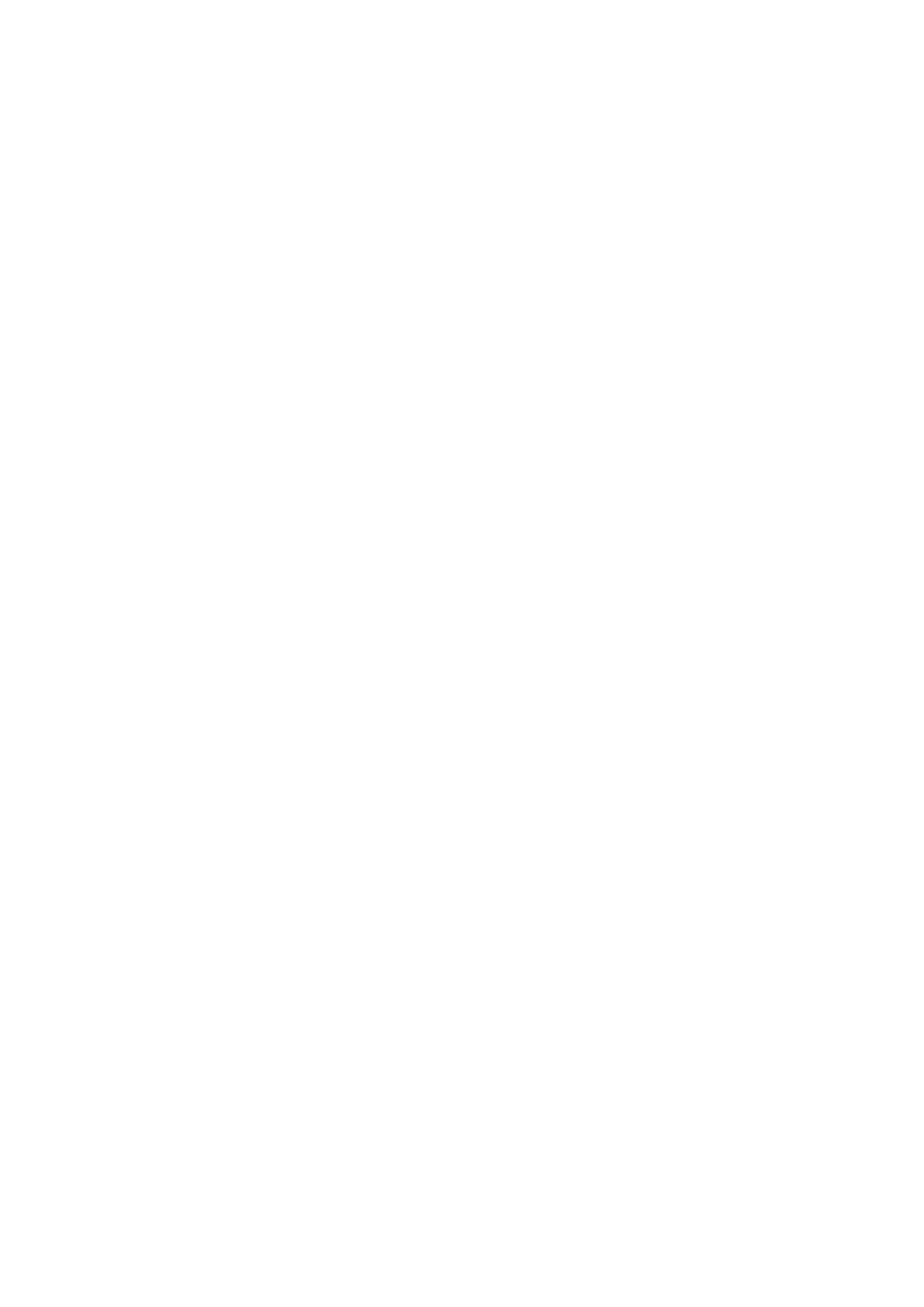### Summary

After the abolition of the Regional Development Agencies, the Department for Communities and Local Government and the Department for Business, Innovation and Skills (the Departments) set up a range of new initiatives for promoting local economic growth, including Local Enterprise Partnerships, the Regional Growth Fund, Enterprise Zones, the Growing Places Fund and City Deals. Initially the programme lacked clarity and coordination between the initiatives, and progress in creating jobs has so far fallen below the Departments' initial expectations. The Departments have not spent the money available as quickly as expected and they now face a challenge in spending the funds available by the end of 2014-15; for example, under the Regional Growth Fund, the largest of the schemes, the Departments now plan to spend £1.4 billion in 2014-15, compared to the £1.2 billion spent in the first three years. The Departments also need to address the problem of some intermediaries having been too slow to distribute funds to front-line projects. The Departments should also improve their monitoring systems so that they can distinguish the impact of individual schemes, improve data on which to base future investment decisions, and prepare the ground for well informed evaluation. In 2015 the Local Growth Fund will replace much of the existing funding for local economic growth and this will be an opportunity to apply lessons learned from the current range of initiatives. The Departments must, from the outset, set out clearly how the new fund will be monitored and evaluated, and what action they will take if performance falls short.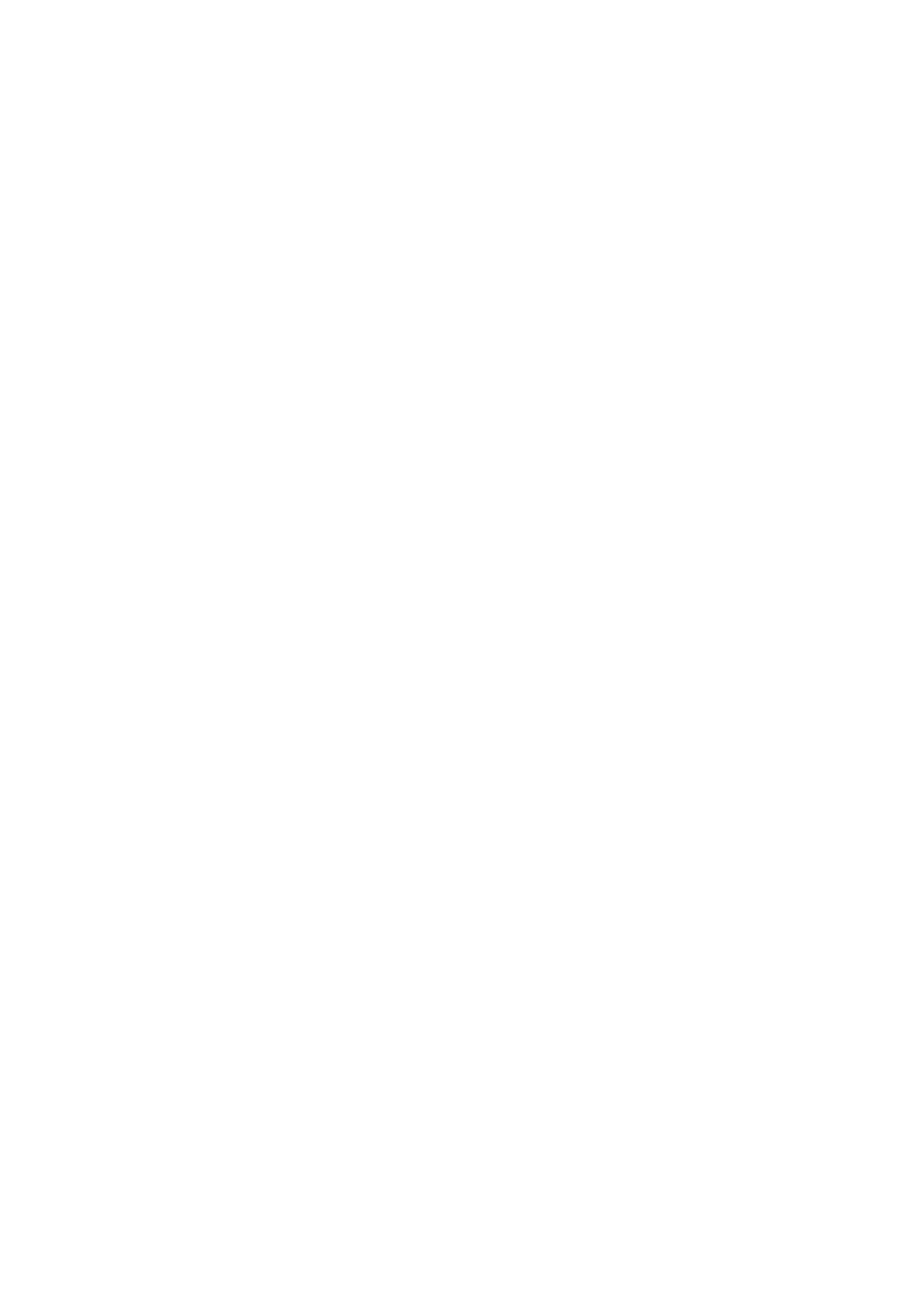## Conclusions and recommendations

- 1. In 2010, the government announced its new approach to local economic growth in the White Paper *Local growth: realising every place's potential*. The White Paper announced the abolition of the Regional Development Agencies and introduced new structures and funds to promote and coordinate local economic growth. The first of these were the Local Enterprise Partnerships and the Regional Growth Fund. The Departments then introduced Enterprise Zones in 2011 and the Growing Places Fund and City Deals in 2012. In the four years to 2014–15, the Departments have allocated  $\text{\pounds}2.6$  billion to the Regional Growth Fund in the first four rounds;  $\text{\pounds}325$ million to Enterprise Zones; £730 million to the Growing Places Fund and £223 million to City Deals. This brings the total funding for the four year period to 2014– 15 to £3.9 billion. The Department for Communities and Local Government is responsible for all of these local growth initiatives, except for later rounds of the Regional Growth Fund. The Department for Business, Innovation & Skills is responsible for rounds five and six of the Regional Growth Fund, amounting to £600 million. In 2015, the government will introduce the Local Growth Fund, worth  $£2$ billion in 2015–16. This funding is available to Local Enterprise Partnerships subject to agreeing 'growth deals' with central government.
- 2. **Departments face a significant challenge in spending the funds available by the end of 2014–15.** The Departments have not spent money under the local growth initiatives as quickly as expected. Consequently, if they are to meet their spending targets, they now have to spend more in 2014–15 alone than they have managed in total in the first three years. Under the Regional Growth Fund, the largest single scheme, the Departments plan to spend £1.4 billion in 2014–15 out of the total £2.6 billion for the Fund's first four rounds, having only managed to spend  $\pounds$ 1.2 billion in total in the first three years to 2013–14. The Departments told us that because they have agreements in place with recipients, they did not think it was an insurmountable challenge to spend  $£1.4$  billion effectively in 2014–15. In doing so, the Departments must guard against the risk of compromising on quality in favour of projects that can spend the money quickly.

**Recommendation:** *The Departments should do more to ensure that beneficiaries are ready to receive the money and deliver the extra jobs in the timescales envisaged. They should also develop an early warning system to identify if local projects are not sufficiently developed to spend the money as planned and provide support or reallocate funds as necessary.*

3. **Too much money is still parked with intermediary bodies over which the Departments are not exerting enough control.** When we first took evidence on the Regional Growth Fund in 2012, not enough funding had yet reached businesses and too much was parked with intermediaries including local authorities and banks. We were disappointed to hear that £1 billion is lodged with intermediary bodies out of the estimated £3.9 billion allocated across the various local growth schemes. Of the ten Regional Growth Fund programmes highlighted in the C&AG's report, only one has distributed more than a small fraction of its funding to businesses*.* One, run by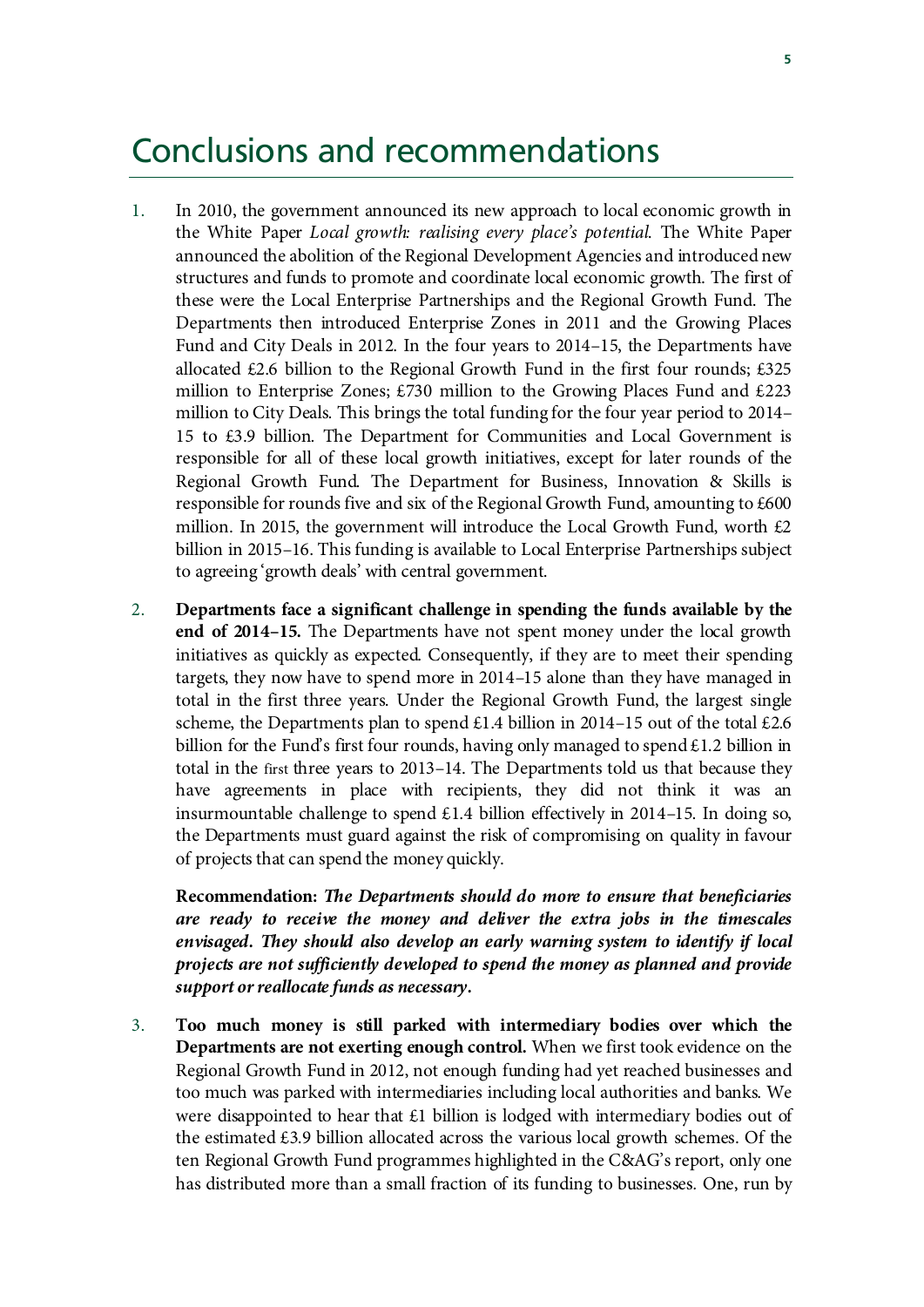Santander UK, has only distributed  $£2.3$  million so far out of £53.5 million. The same scheme will be able to claim up to 9% (£5 million) administration costs over its lifetime. The Departments told us they have the ability to claw back funds from intermediaries that are too slow in distributing funding but also acknowledged that they have not yet done so.

**Recommendation:** *For any initiative which distributes money through intermediaries, the Departments should introduce binding milestones into future contracts and agreements for distributing funds. The Departments should also move quickly to claw back money not being spent or spent disproportionately on administration and redistribute it to better performers.*

4. **Progress in creating jobs is falling well short of the Departments' initial expectations.** The Department for Communities and Local Government reports that the Regional Growth Fund has created or safeguarded over 65,000 jobs, and told us it was confident it would achieve a total of 78,000 in 2013–14. But the Departments' estimate of the cost per net additional job has risen from £30,400 in Round One to £52,300 in Round Four. The results claimed for jobs created in Enterprise Zones and through the Growing Places Fund are particularly underwhelming: 4,649 jobs from Enterprise Zones and 419 from the Growing Places Fund. The current forecast of jobs to be created through both these schemes falls significantly short of the Departments' expectations of what would be achieved through the funding provided. The Departments acknowledged that the initial projection of 54,000 jobs from Enterprise Zones was over optimistic and should have been scrutinised properly before being released. Although these initiatives may have wider benefits, the creation of jobs is the primary aim of these schemes and the number and cost of jobs created are key indicators of value for money.

**Recommendation:** *The Departments should scrutinise thoroughly any forecasts of the jobs its schemes will create before presenting them to Parliament and the public.*

5. **The Departments were too slow to put in place management arrangements to develop and coordinate the new structures and funds for promoting local economic growth.** We welcome the recent creation by the Departments of a single growth directorate and a programme board which are now overseeing progress across initiatives. But, the earlier lack of coordination contributed to different initiatives and bodies bidding for the same pots of money and the potential for double counting the number of jobs created. We remain concerned that the Departments are not yet using the new oversight arrangements effectively to decide which initiatives to invest in to provide the best value for money.

**Recommendation:** *The Departments should set out how they will use their new governance arrangements to take investment decisions across the portfolio of local growth initiatives and ensure value for money.*

6. **The Departments have been slow to develop plans for evaluating local growth schemes and their monitoring data do not allow them to compare schemes' performance robustly.** The Departments do not understand fully the impact of their schemes, either individually or as a portfolio. The Departments have commissioned a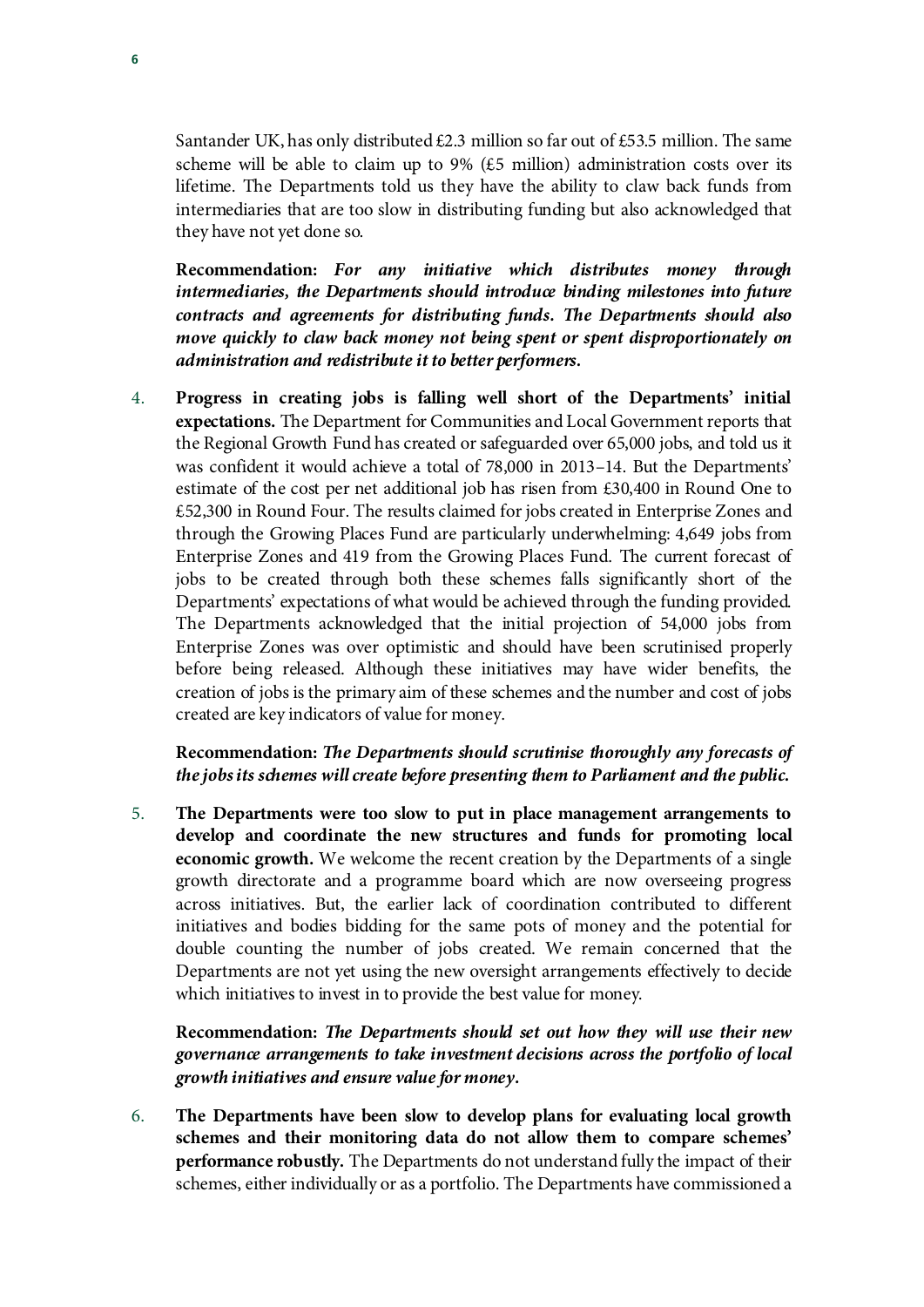scoping study into an evaluation of the Regional Growth Fund, which may lead to a full independent evaluation in due course. The Department intends to evaluate each of its schemes but, while full evaluation will inevitably be long-term, the Departments lack sufficient good quality monitoring data to assess schemes' performance and inform investment decisions in the short term. The Departments are not monitoring the same outputs in the same way across all the schemes. The Departments need to ensure that they are only counting jobs once. For example, there is a risk that jobs created by businesses receiving money from the Regional Growth Fund could be counted twice.

**Recommendation:** *The Departments should develop their monitoring systems so that they can distinguish the impact of individual schemes, make informed value for money judgements across the portfolio of initiatives in the short term, and should develop plans to evaluate the portfolio of initiatives over the longer term.*

7. **The local growth fund is an opportunity to improve the strategic oversight of funding to support local economic growth.** In 2015 the local growth fund will replace much of the existing funding for local economic growth. There will be around £2 billion a year available to Local Enterprise Partnerships (LEPs), subject to them agreeing 'growth deals' with central government, based on multi-year strategies for enhancing local economic growth. At present, the Department for Communities and Local Government acknowledges that LEPs are at different stages of development and that some are more transparent than others. LEPs work through local authorities, who account for the money that the partnerships spend. But it seems to us that no one has a strategic overview of LEPs and comparable performance information is hard to come by.

**Recommendation:** *The Departments need to learn lessons from the current programme and adopt a more coordinated and strategic approach when introducing the new growth deals next year, including setting out the basis for how the programme will be monitored and evaluated, and what action they will take if performance falls short. The Departments should also set out clearly the information that they expect LEPs to publish, covering their own funding and structures, as well as data to enable comparisons of their impact.*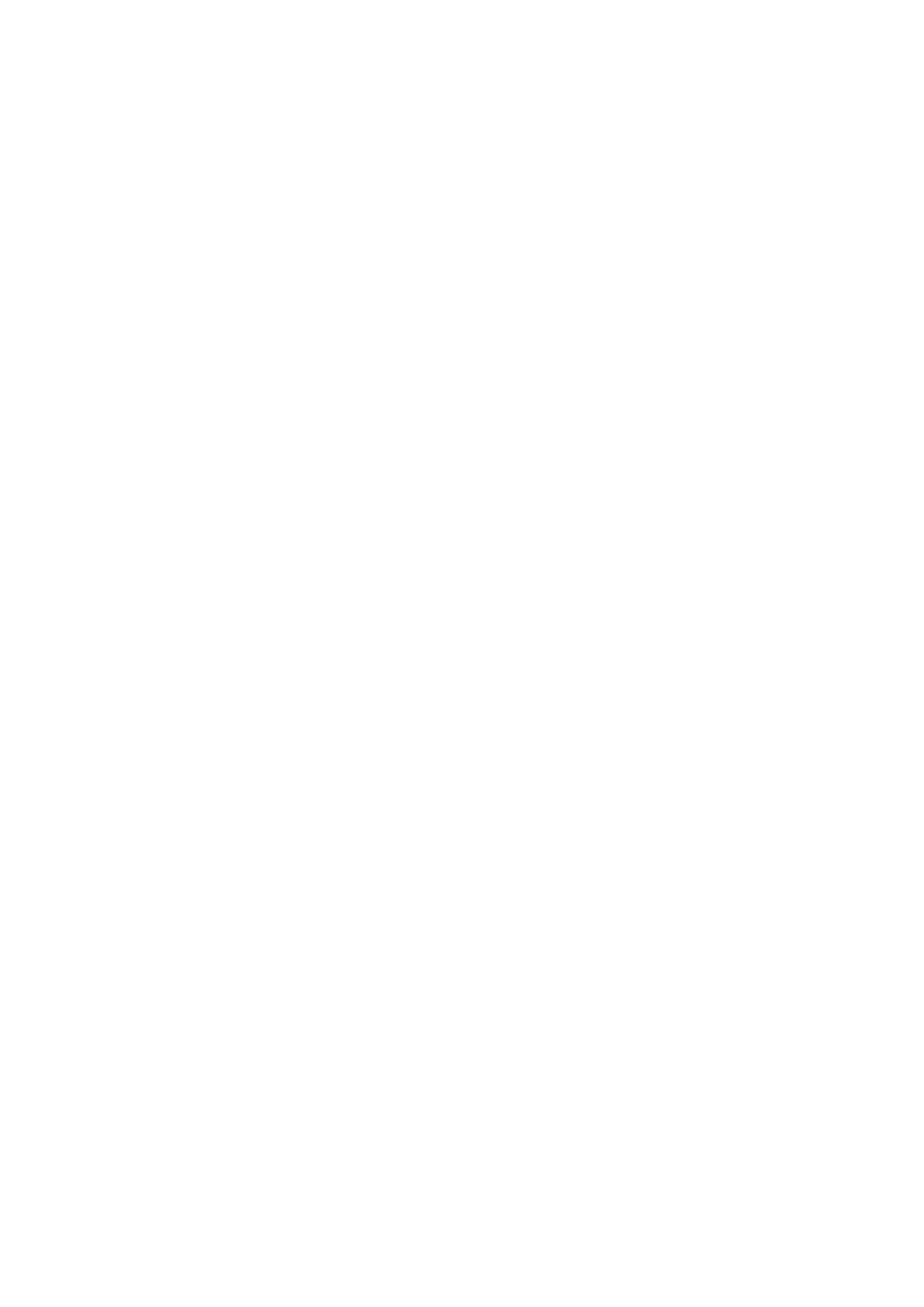# **1 Progress in distributing funding and** creating jobs and growth

1. In 2010, the Government set out its plan for achieving local economic growth in the White Paper, *Local growth: realising every place's potential.[1](#page-12-0)* In it, the Government set out its objective "to achieve strong, sustainable and balanced growth that is more evenly shared across the country and between industries". The White Paper also introduced Local Enterprise Partnerships and the Regional Growth Fund, to which the Department for Communities and Local Government and the Department for Business, Innovation and Skills (the Departments) have since added further structures and funding arrangements **(Figure 1)**. On the basis of two Reports by the Comptroller and Auditor General, we took evidence from the Departments on the setup, performance and management of the four largest new local growth programmes and Local Enterprise Partnerships, the key new strategic body.<sup>[2](#page-12-1)</sup>

| <b>Initiative</b>                | <b>Nature of initiative</b>                                                                                                                                                                                                                                                                                        | <b>Funding available</b><br>2011-12 to 2014-15 |
|----------------------------------|--------------------------------------------------------------------------------------------------------------------------------------------------------------------------------------------------------------------------------------------------------------------------------------------------------------------|------------------------------------------------|
| Local Enterprise<br>Partnerships | Created by local business and civic leaders, chaired<br>by a business leader, to set the strategy and vision<br>and take the decisions that will drive growth<br>locally.                                                                                                                                          | £54 million                                    |
| <b>Enterprise Zones</b>          | Sites where businesses receive incentives to start<br>up or expand; including simplified planning,<br>business rates discount, and tax allowances. All<br>business rate growth within the zone is retained in<br>the local area for at least 25 years.                                                             | £300 million                                   |
| <b>Growing Places</b><br>Fund    | Investment funds, overseen by Local Enterprise<br>Partnerships, for small infrastructure projects.<br>Funding to local projects is mostly through loans<br>with the repayments reinvested in new projects.                                                                                                         | £730 million                                   |
| Regional Growth<br>Fund          | A competitive fund across bidding rounds that<br>provides funding to encourage private sector<br>enterprise, lever in private investment and to<br>support, in particular, those areas that are<br>currently dependent on the public sector to make<br>the transition to sustainable private sector-led<br>growth. | £2,547 million                                 |
| <b>City Deals</b>                | Agreements negotiated between central<br>government and cities which give local decision-<br>makers new powers, freedoms and funding<br>channels.                                                                                                                                                                  | £223 million                                   |
| <b>Total</b>                     |                                                                                                                                                                                                                                                                                                                    | £3,854 million                                 |

| Figure 1: Summary of initiatives within the scope of this report <sup>3</sup> |  |
|-------------------------------------------------------------------------------|--|
|                                                                               |  |

2. The Departments are spending £3.9 billion through these arrangements over the four years from 2011–12 to 201[4](#page-12-3)–15.<sup>4</sup> A further £600 million will be available through rounds

<span id="page-12-0"></span><sup>1</sup> *[HM Government, Local growth: realising every place's potential, Cm 7961, October 2010](http://www.consultation-online.co.uk/UserFiles/localism-blog/Local%20growth.pdf)*

<span id="page-12-1"></span><sup>2</sup> *[C&AG's report, Funding and structures for local economic growth, HC 542 Session 2013–14, December 2013](http://www.nao.org.uk/wp-content/uploads/2013/12/10285-001-Local-economic-growth.pdf)*; *[C&AG's](http://www.nao.org.uk/wp-content/uploads/2015/02/Progress-report-on-the-regional-growth-fund.pdf)  [report, Progress report on the Regional Growth Fund, HC 1097 Session 2013–14, February 2014](http://www.nao.org.uk/wp-content/uploads/2015/02/Progress-report-on-the-regional-growth-fund.pdf)*

<span id="page-12-2"></span><sup>3</sup> *[C&AG's report, Funding and structures for local economic growth](http://www.nao.org.uk/wp-content/uploads/2013/12/10285-001-Local-economic-growth.pdf)*; Appendix, page 15 (NAO Update Report, Funding and structures for local economic growth, March 2014)

<span id="page-12-3"></span><sup>4</sup> *[C&AG's report, Funding and structures for local economic growth, key facts](http://www.nao.org.uk/wp-content/uploads/2013/12/10285-001-Local-economic-growth.pdf)*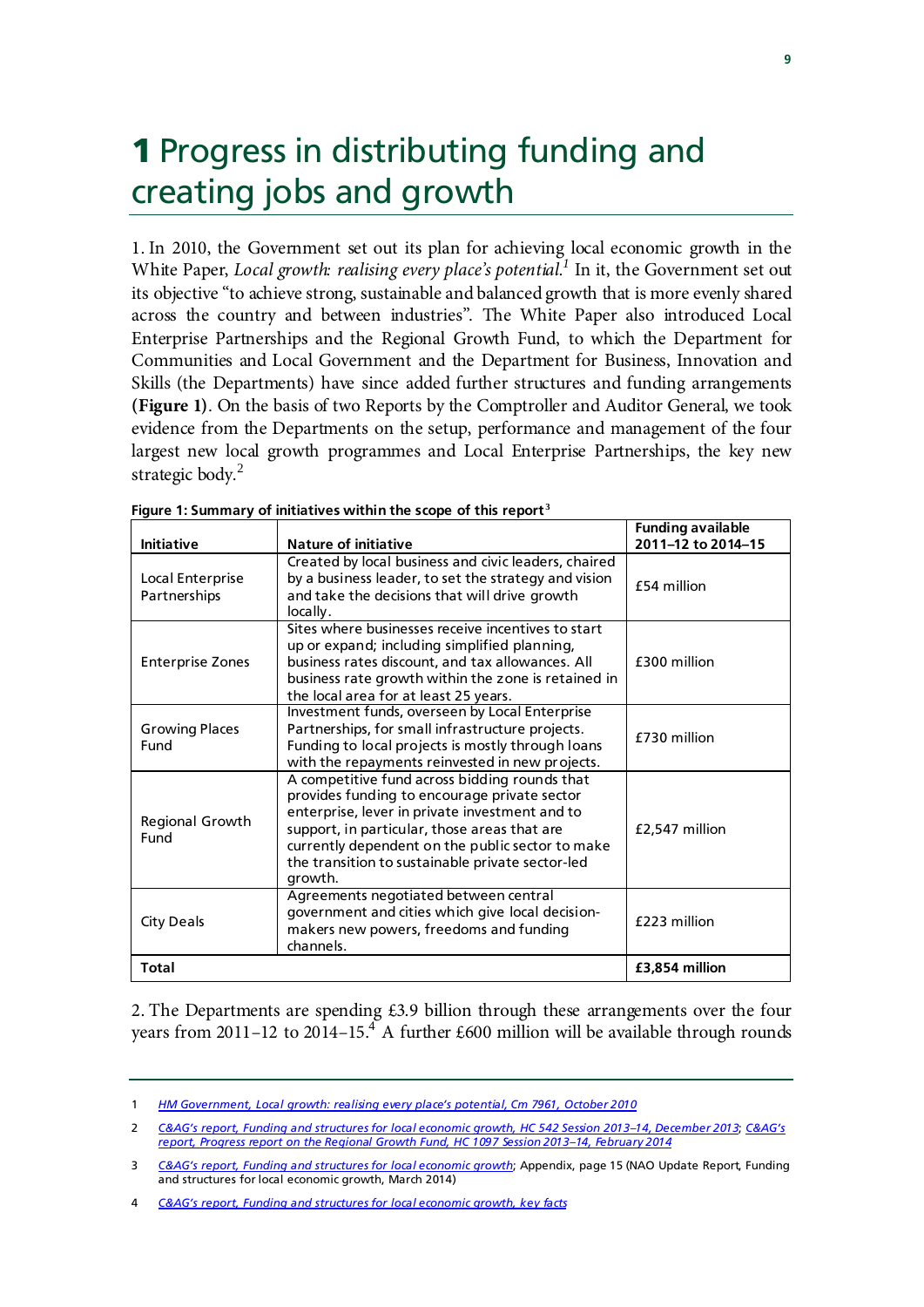five and six of the Regional Growth Fund from 2015–16 and, in that year, the majority of local growth funding will be through a new Local Growth Fund totalling  $\text{\pounds}2$  billion.<sup>[5](#page-13-0)</sup>

3. Despite the large sums available, little money has actually reached businesses. It is disappointing that this situation has persisted since our September 2012 report on the Regional Growth Fund.<sup>[6](#page-13-0)</sup> Of the £3.9 billion currently available to all the schemes we examined, £3.5 billion remains to be paid to local projects. Some £1 billion of the £3.9 billion to be spent by 2014–15 is currently parked with intermediary bodies such as local authorities, Local Enterprise Partnerships and banks.<sup>[7](#page-13-0)</sup>

4. We asked the Departments about progress with the top ten largest programmes within the Regional Growth Fund. Of these, the Royal Bank of Scotland is the only programme to have distributed more than a small proportion of the funding available: £69.8 million of the  $£70$  million paid from the Fund. The other nine programmes have distributed only £34.7 million of the £350.6 million the Departments have paid to them. In particular, Santander UK has only distributed £2.3 million of the £53.3 million the Departments provided.<sup>[8](#page-13-0)</sup> The Departments explained that this programme is two years into a nine-year scheme but admitted that it had underperformed against expectations, and that the Departments have had experts working with Santander. The Departments informed us that they are tracking closely the programmes run by intermediaries and that they have the ability to claw back funds from intermediaries that do not distribute the funding quickly enough. To date, the Departments have not clawed back any funding from programmes, including the ten highest-value programmes. As this funding needs to be spent by the end of 2014–15, there is a risk that it is already too late for the Departments to claw back and re-distribute funding, in time for it to be spent in a manner that would create the private sector jobs intended and achieve value for money.<sup>[9](#page-13-0)</sup>

5. A consequence of the slower than expected spending is that the overall budget for the schemes has now backed up into later years. We are concerned particularly about the significant increase in spend needed through the Regional Growth Fund in 2014–15. We asked the Departments how they are going to manage spending £1.4 billion from the Regional Growth Fund in 2014–15 alone, as this is more than the £1.2 billion they spent in total over the previous three years. The Departments explained that they now have signed agreements in place with recipients. They recognised that it would be a challenge to spend the money by the end of 2014–15, but did not consider it to be insurmountable. We also heard that the Departments are reviewing the risk status of every project and programme in receipt of money from the Regional Growth Fund. Of approximately 400 projects, around 30 (8%) are rated red, 1[10](#page-13-0) (28%) are rated amber and 260 (65%) are rated green.<sup>10</sup>

<span id="page-13-0"></span><sup>5</sup> [Qq4–8;](http://data.parliament.uk/writtenevidence/committeeevidence.svc/evidencedocument/public-accounts-committee/local-economic-growth-and-the-regional-growth-fund-update/oral/7312.html) *[C&AG's report, Funding and structures for local economic growth, para 3.26](http://www.nao.org.uk/wp-content/uploads/2013/12/10285-001-Local-economic-growth.pdf)*

<sup>6</sup> *[HC Committee of Public Accounts, The Regional Growth Fund, Fifth Report of Session 2012–13, HC 104, September](http://www.publications.parliament.uk/pa/cm201213/cmselect/cmpubacc/104/10402.htm#evidence)  [2012](http://www.publications.parliament.uk/pa/cm201213/cmselect/cmpubacc/104/10402.htm#evidence)*

<sup>7</sup> [Q84;](http://data.parliament.uk/writtenevidence/committeeevidence.svc/evidencedocument/public-accounts-committee/local-economic-growth-and-the-regional-growth-fund-update/oral/7312.html) *[C&AG's report, Funding and structures for local economic growth, para 2.8 and appendix 3](http://data.parliament.uk/writtenevidence/committeeevidence.svc/evidencedocument/public-accounts-committee/local-economic-growth-and-the-regional-growth-fund-update/oral/7312.html)*

<sup>8</sup> [Qq37–38, Qq47–48;](http://data.parliament.uk/writtenevidence/committeeevidence.svc/evidencedocument/public-accounts-committee/local-economic-growth-and-the-regional-growth-fund-update/oral/7312.html) *[C&AG's report, Progress report on the Regional Growth Fund, figure 4](http://www.nao.org.uk/wp-content/uploads/2015/02/Progress-report-on-the-regional-growth-fund.pdf)*

<sup>9</sup> [Q37, Qq39–41, Q45, Q48](http://data.parliament.uk/writtenevidence/committeeevidence.svc/evidencedocument/public-accounts-committee/local-economic-growth-and-the-regional-growth-fund-update/oral/7312.html)

<sup>10</sup> [Qq11–16, 16–29, Q32, Q39;](http://data.parliament.uk/writtenevidence/committeeevidence.svc/evidencedocument/public-accounts-committee/local-economic-growth-and-the-regional-growth-fund-update/oral/7312.html) *[C&AG's report, Progress report on the Regional Growth Fund, figure 5](http://www.nao.org.uk/wp-content/uploads/2015/02/Progress-report-on-the-regional-growth-fund.pdf)*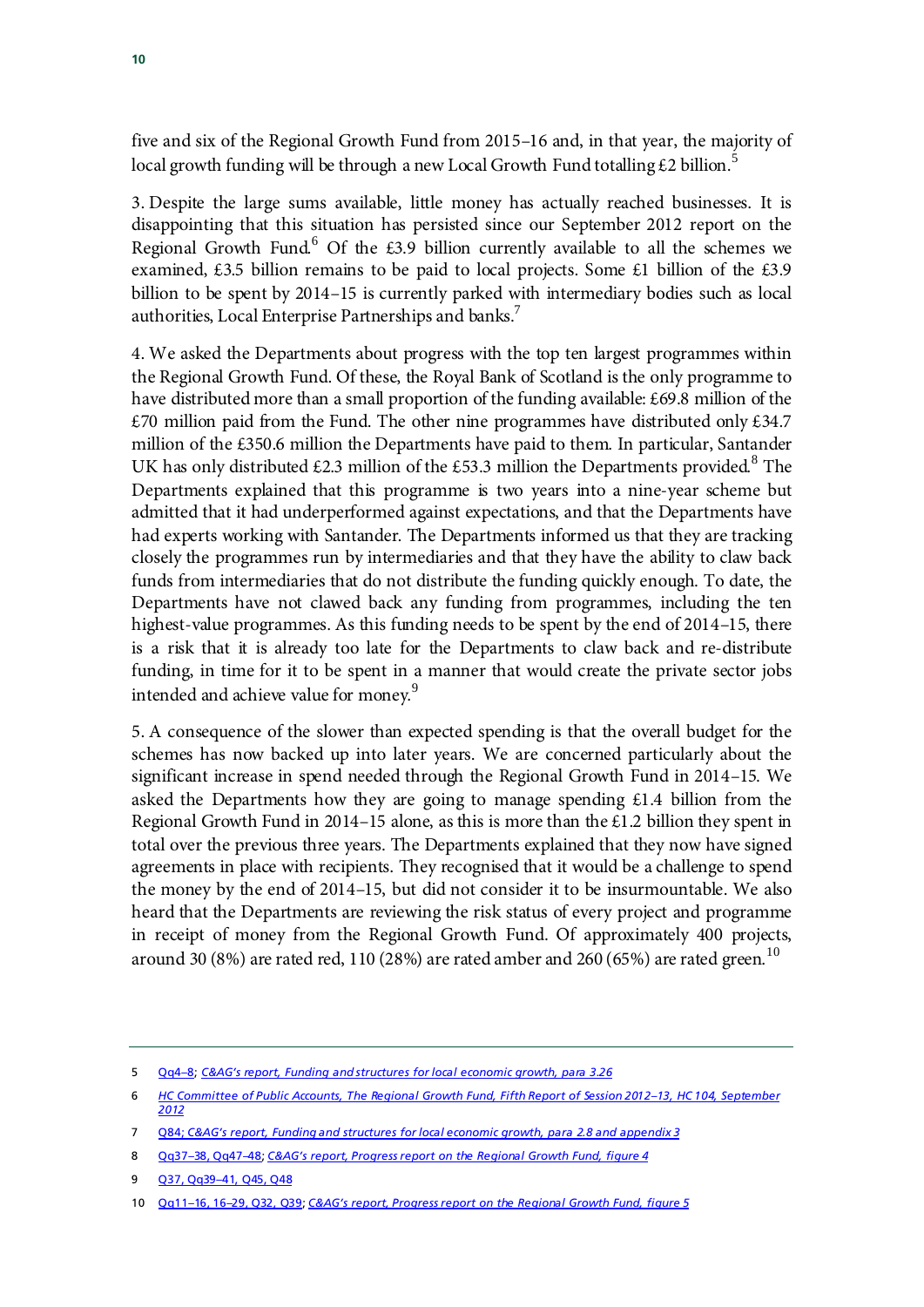6. We concluded in September 2012 that the Treasury's decision to allow the Departments to use endowments to avoid surrendering unspent monies from the Regional Growth Fund at the end of the year risked value for money.<sup>[11](#page-14-0)</sup> Since then, HM Treasury has issued a revised version of *Managing Public Money* and the Department told us that endowments will not be used in the future. However, the Departments have continued to find ways to meet their budget targets, including using Section 31 grants to local authorities, moving budgets into later years, and making exceptional awards. We asked the Departments how they were going to avoid shovelling money out at speed to meet the budget target, as they have done in the past. The Departments told us that the test of success is not spending to the penny, but that they run an effective process; that they capture and properly evaluate the schemes and that they get to a signed final agreement as quickly as they can, and then support projects that are ready to take the money.<sup>[12](#page-14-0)</sup>

7. The Departments have also allocated around £18 million of the Regional Growth Fund for intermediary bodies running the programmes to spend on administration. The Departments have paid out  $\pounds 10$  million for administration costs to date. The amount allowed varies considerably across the ten largest programmes. The Royal Bank of Scotland has distributed £69.8 million of the £70 million allocated, and charged nothing for administration. In contrast, of the £53.5 million allocated by the Departments to Santander UK, some £5 million (9%), is allowed for administration but Santander has paid out only £2.3 million to businesses.<sup>[13](#page-14-0)</sup>

8. The schemes' progress in creating jobs, and other outputs, has fallen well short of the Departments' expectations (**Figure 2**). To the end of 2013, Enterprise Zones created 4,649 jobs, whilst the Growing Places Fund has secured 419 jobs.<sup>[14](#page-14-0)</sup> The Department for Communities and Local Government has also reduced the estimate of jobs to be created in Enterprise Zones by 2015 from 54,000 to between 6,000 and 18,000. The Department acknowledged that the initial estimate was wildly over-optimistic. The Department told us that the original estimate of 54,000 jobs came from information reported by Local Enterprise Partnerships, and that the Department should have challenged the numbers before they were published. The Department was "pretty confident" that Enterprise Zones would deliver numbers of jobs in line with the original estimate, but over a longer time period. [15](#page-14-0)

<span id="page-14-0"></span><sup>11</sup> HC Committee of Public Accounts, The Regional Growth Fund, Fifth Report of Session 2012-13, HC 104, September [2012](http://www.publications.parliament.uk/pa/cm201213/cmselect/cmpubacc/104/10402.htm#evidence)

<sup>12</sup> [Qq33–34, Q37;](http://data.parliament.uk/writtenevidence/committeeevidence.svc/evidencedocument/public-accounts-committee/local-economic-growth-and-the-regional-growth-fund-update/oral/7312.html) *[C&AG's report, Progress report on the Regional Growth Fund, para's 7.4–7.11](http://www.nao.org.uk/wp-content/uploads/2015/02/Progress-report-on-the-regional-growth-fund.pdf)*

<sup>13</sup> [Q38, Q41, Qq50–52;](http://data.parliament.uk/writtenevidence/committeeevidence.svc/evidencedocument/public-accounts-committee/local-economic-growth-and-the-regional-growth-fund-update/oral/7312.html) *[C&AG's report, Progress report on the Regional Growth Fund, figure 4](http://www.nao.org.uk/wp-content/uploads/2015/02/Progress-report-on-the-regional-growth-fund.pdf)*

<sup>14</sup> Appendix, page 15 (NAO Update Report, Funding and structures for local economic growth)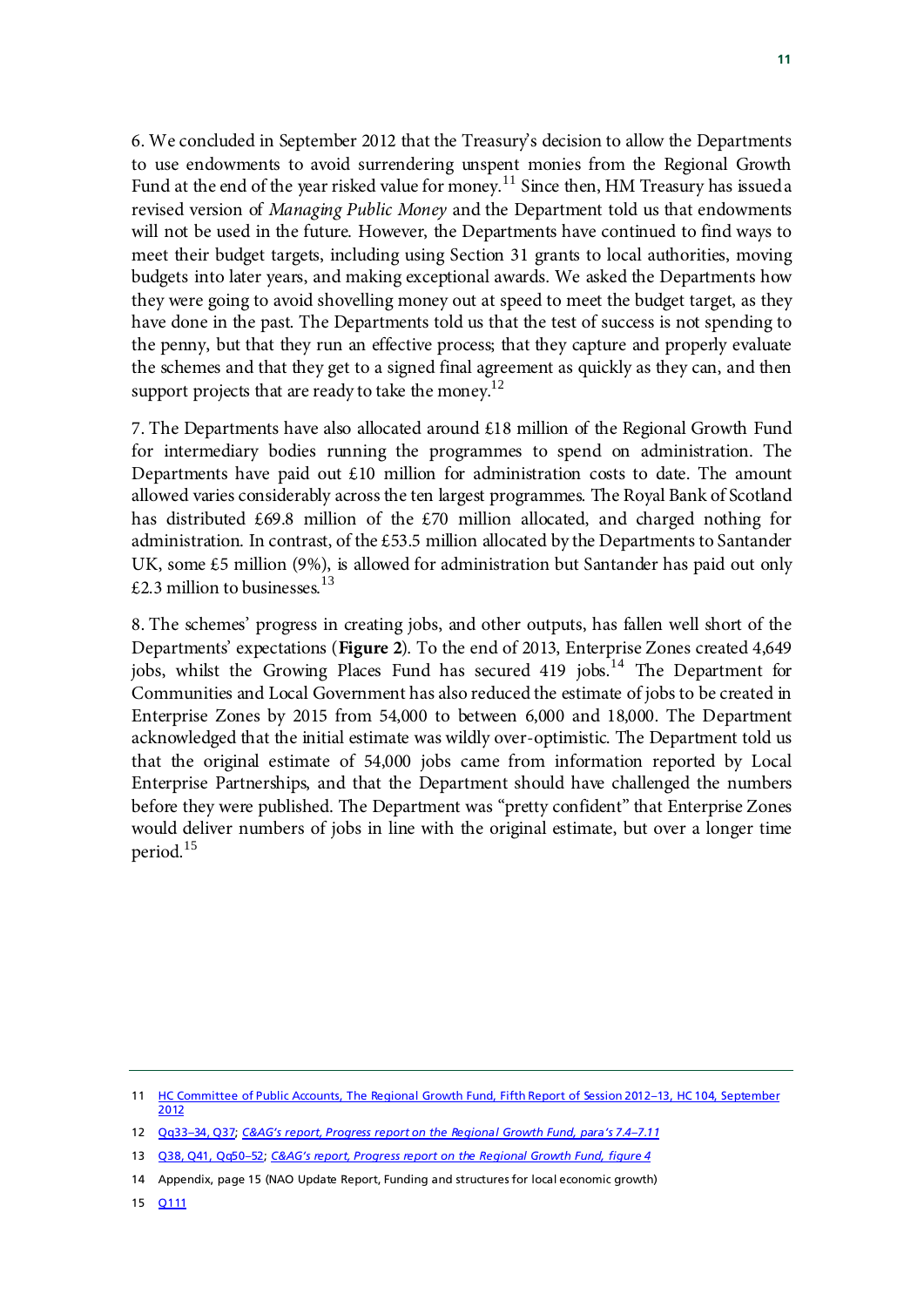| <b>Initiative</b>             | Initial output expected                                                                                                                                           | <b>Current Output expected</b>                                                                                                                                     | <b>Progress to December</b><br>2013       |
|-------------------------------|-------------------------------------------------------------------------------------------------------------------------------------------------------------------|--------------------------------------------------------------------------------------------------------------------------------------------------------------------|-------------------------------------------|
| <b>Enterprise Zones</b>       | 54,000 additional jobs by<br>2015.                                                                                                                                | Between 6,000 and 18,000<br>additional jobs expected<br>by 2015.                                                                                                   | 4,649 jobs                                |
| <b>Growing Places</b><br>Fund | 217,000 jobs, 5,300<br>businesses and 77,000<br>houses will be created<br>through the fund.                                                                       | 142,300 jobs, 1,400<br>businesses and 61,100<br>houses will be created<br>through the fund.                                                                        | 419 jobs, 3 businesses and<br>155 houses. |
| Regional Growth<br>Fund       | 328,000 jobs throughout<br>England between 2011<br>and the mid-2020s, of<br>which 41,000 will be<br>additional. Cost per job<br>averaged £30,400 in<br>Round One. | 550,000 jobs throughout<br>England between 2011<br>and the mid-2020s, of<br>which 77.700 will be<br>additional. Cost per job<br>averaged £52,300 in<br>Round Four. | 65,749 monitored jobs                     |

**Figure 2: Comparison of outputs expected from initiatives and progress April 2012 to December 2013. [16](#page-15-0)**

9. We asked the Departments about how this performance had affected value for money. We reported in September 2012 that the Departments had set far too low a threshold for acceptable value for money in their selection of projects and programmes through the Regional Growth Fund.<sup>[17](#page-15-0)</sup> The value for money offered through this fund has declined since we reported in September 2012. The Departments estimated that the cost per net additional job created by the Regional Growth Fund has risen by 72% since the Fund started. In Round One, the cost per net additional job was £30,400. By Round Four this had risen to £52,300. The Departments told us this was because they had improved their understanding of the jobs which are likely to be created, compared to the estimates which bidders had set out in their original bids.<sup>[18](#page-15-0)</sup> This suggests, however, that figures from earlier rounds may not be accurate and were over-optimistic. The Department told us that it focuses on a different measure, the benefit-cost ratio, because this measure takes on board a wider range of benefits, such as the nature, quality and longevity of the jobs created and also the wider impact on the economy through factors such as research and development. The main purpose of this Fund, however, is to create private sector jobs.<sup>[19](#page-15-0)</sup>

# 2 The oversight and coordination of local growth initiatives

10. The Departments have not managed the local growth initiatives as a coordinated programme with a common strategy, objectives or plan. New structures and funds have been introduced in piecemeal fashion, with each initiative introduced with its own separate objectives, and then being monitored and managed separately. The Departments told us

19 [Q55](http://data.parliament.uk/writtenevidence/committeeevidence.svc/evidencedocument/public-accounts-committee/local-economic-growth-and-the-regional-growth-fund-update/oral/7312.html)

<span id="page-15-0"></span><sup>16</sup> *[C&AG's report, Progress report on the Regional Growth Fund](http://www.nao.org.uk/wp-content/uploads/2015/02/Progress-report-on-the-regional-growth-fund.pdf)*, figure 4; Appendix, page 15 (NAO Update Report, Funding and structures for local economic growth)[; Written evidence from the Departments](http://www.parliament.uk/business/committees/committees-a-z/commons-select/public-accounts-committee/inquiries/parliament-2010/local-economic-growth-and-regional-growth-fund/)

<sup>17</sup> *[HC Committee of Public Accounts, The Regional Growth Fund, Fifth Report of Session 2012–13, HC 104, September](http://www.publications.parliament.uk/pa/cm201213/cmselect/cmpubacc/104/10402.htm#evidence)  [2012](http://www.publications.parliament.uk/pa/cm201213/cmselect/cmpubacc/104/10402.htm#evidence)*

<sup>18</sup> [Q56;](http://data.parliament.uk/writtenevidence/committeeevidence.svc/evidencedocument/public-accounts-committee/local-economic-growth-and-the-regional-growth-fund-update/oral/7312.html) *[C&AG's report, Progress report on the Regional Growth Fund, figure 1](http://www.nao.org.uk/wp-content/uploads/2015/02/Progress-report-on-the-regional-growth-fund.pdf)*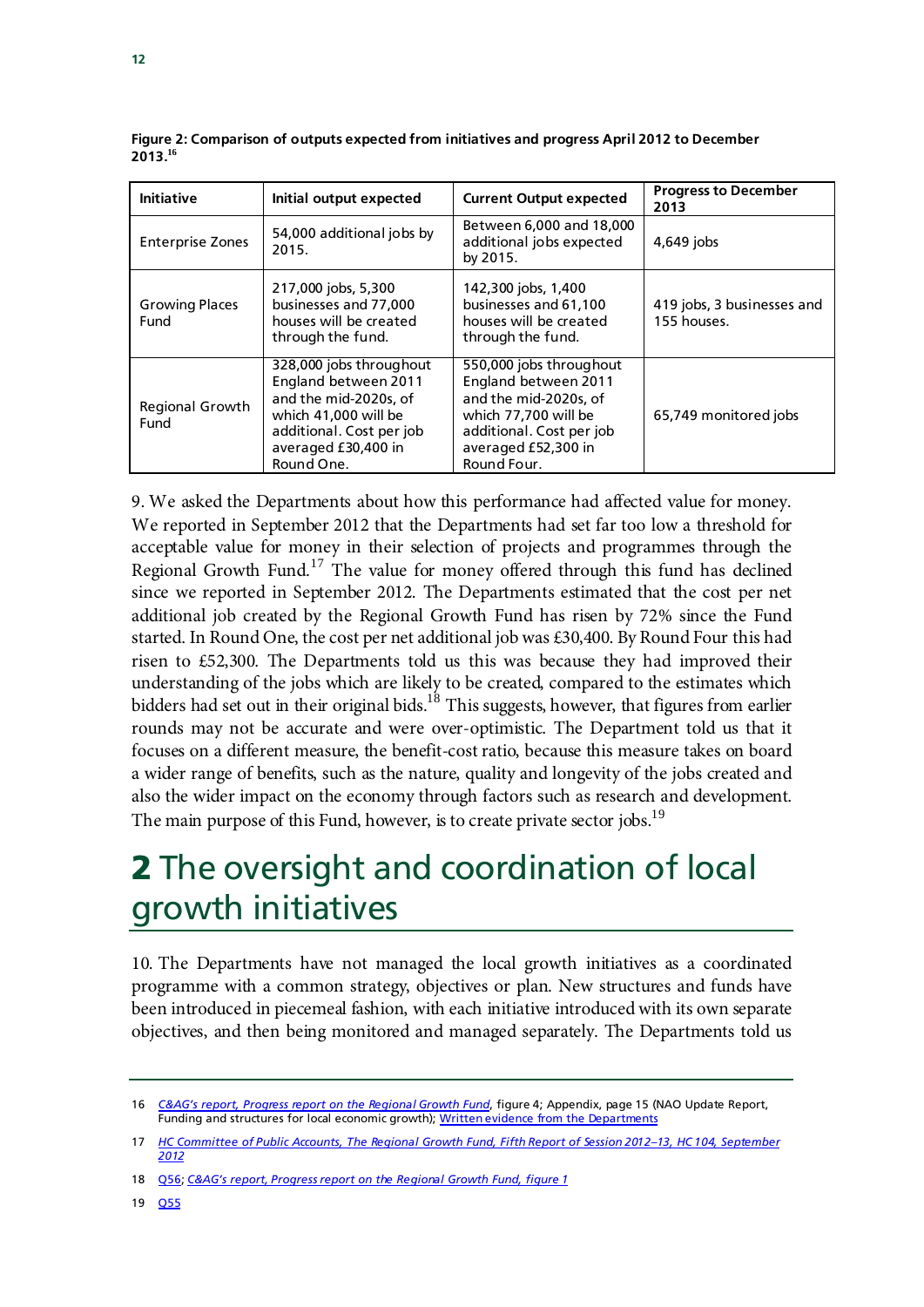that there is a range of other government expenditure to support growth. It was not clear how this activity had been coordinated across government. The Departments told us that they have moved to a single local growth team that represents Departments across government, and have a programme board overseeing progress across all the local economic growth initiatives. While this is a welcome development, it has taken far too long—four years—to get to this point. Although a programme board has been in place since 2012, it had no formal programme management responsibilities, and has only recently started overseeing the development of the local growth fund.<sup>[20](#page-16-0)</sup>

11. It is also unclear who in central government is responsible and accountable for the success of local growth policies. For example, the Accounting Officer for the Department for Communities and Local Government told us that he is now accountable for all local economic growth funding with the exception of £600 million from 2015–16, allocated to rounds five and six of the Regional Growth Fund. He explained that the £600 million is specifically focused on national support for businesses for which the Accounting Officer at the Department for Business, Innovation and Skills is accountable.<sup>[21](#page-16-0)</sup>

12. The Departments told us that they are monitoring each of the initiatives separately. The Departments considered that the initiatives are very distinct, and as such not immediately comparable. The Departments agreed that there is a risk of double-counting, with the same jobs scored more than once to different initiatives. For example, the same jobs may be counted in an Enterprise Zone application, a Growing Places Fund application and a local council initiative. With respect to the Growing Places Fund we asked the Departments why they had not been providing data on transport and homes built until recently. The Departments told us that their intention was to keep monitoring to the minimum necessary, but that they have increased the amount of information requested from Local Enterprise Partnerships.<sup>[22](#page-16-0)</sup>

13. The Departments stated that they will carry out individual longer-term evaluations for each of the local economic growth structures and funding arrangements. However they have only taken action to schedule an evaluation of one of the schemes, the Regional Growth Fund. The Departments told us that a scoping study is reporting on the best techniques to use in an evaluation of the Fund in March 2014. It will therefore have taken nine months to complete the scoping study, in contrast to the very large and complex evaluation of the Sure Start programme which was completed in around six months. The Departments went on to explain the scoping study will be used to set up an evaluation contract in summer 2014, which will produce an interim report in 2017, and a full report in 2020.[23](#page-16-0)

14. The Departments told us that the current model of local economic growth will change in 2015–16. The new model, the Local Growth Fund, will replace some, but not all, of the current structures and funding arrangements set up following the 2010 White Paper. The Local Growth Fund is part of what are known as 'growth deals' being negotiated between

<span id="page-16-0"></span><sup>20</sup> [Qq53–54, Q103;](http://data.parliament.uk/writtenevidence/committeeevidence.svc/evidencedocument/public-accounts-committee/local-economic-growth-and-the-regional-growth-fund-update/oral/7312.html) *[C&AG's report, Funding and structures for local economic growth, paras 4.2–4.3](http://www.nao.org.uk/wp-content/uploads/2013/12/10285-001-Local-economic-growth.pdf)*

<sup>21</sup> [Qq1–2; Q53;](http://data.parliament.uk/writtenevidence/committeeevidence.svc/evidencedocument/public-accounts-committee/local-economic-growth-and-the-regional-growth-fund-update/oral/7312.html) *[C&AG's report, Funding and structures for local economic growth, para's 16 and 4.4](http://www.nao.org.uk/wp-content/uploads/2013/12/10285-001-Local-economic-growth.pdf)*

<sup>22</sup> [Q53,Qq65–67, Q80, Qq112–114, Q117](http://data.parliament.uk/writtenevidence/committeeevidence.svc/evidencedocument/public-accounts-committee/local-economic-growth-and-the-regional-growth-fund-update/oral/7312.html)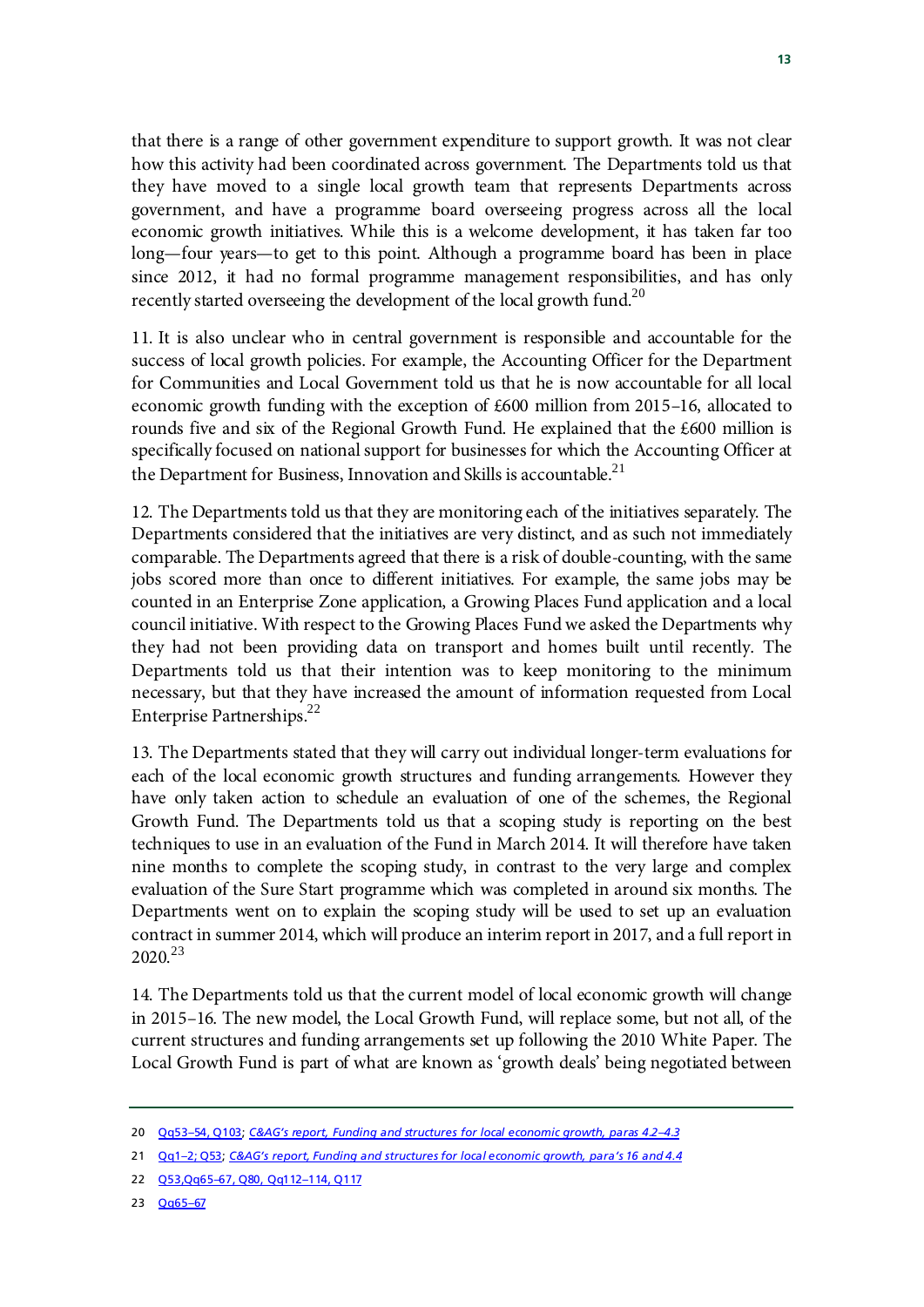the Departments and Local Enterprise Partnerships. The Local Growth Fund itself will provide some £2 billion of funding in 2015–16 to Local Enterprise Partnerships and a government undertaking to continue this level of funding for five years. The Departments told us that this encompasses a number of different funds. The Departments stated that no further funding will be allocated from Departments to Local Enterprise Partnerships, local authorities or Enterprise Zones through the Regional Growth Fund. However, the Departments will continue the Regional Growth Fund for businesses. The Department told us that the Growing Places Fund will end in 2015. However, in reality the Growing Places Fund will continue because 83% of the funding given out by Local Enterprise Partnerships has been given to end beneficiaries as loans, to allow for recycling of the funding. Enterprise Zones and other local growth funds will come under the new single growth team.[24](#page-17-0)

15. We asked the Departments about Local Enterprise Partnership's accountability arrangements. The Departments rely on local authorities to provide assurance over the funding that Local Enterprise Partnerships control. Specifically, one or more local authorities may be nominated as being accountable for a Local Enterprise Partnership's funding. The Departments gain assurance as local authorities are subject to the same transparency and accountability rules as other public bodies. The Departments do not, however, have any evidence to suggest that this system is working. For example, they could not tell us if a local authority has ever stopped a Local Enterprise Partnership from spending. We expressed concern about the lack of transparency of Local Enterprise Partnerships and the reliance on self-reported information. The Departments told us that they are putting together information from local Enterprise Partnerships setting out how they have performed, for example on the numbers of jobs created, in relation to the Regional Growth Fund, Enterprise Fund and Growing Places Fund.<sup>[25](#page-17-0)</sup>

<span id="page-17-0"></span><sup>24</sup> [Q2, Q4, Q7, Q53, Q108;](http://data.parliament.uk/writtenevidence/committeeevidence.svc/evidencedocument/public-accounts-committee/local-economic-growth-and-the-regional-growth-fund-update/oral/7312.html) *[C&AG's report, Funding and structures for local economic growth, para 3.26](http://data.parliament.uk/writtenevidence/committeeevidence.svc/evidencedocument/public-accounts-committee/local-economic-growth-and-the-regional-growth-fund-update/oral/7312.html)*

<sup>25</sup> [Qq85–86, Q88, Q109;](http://data.parliament.uk/writtenevidence/committeeevidence.svc/evidencedocument/public-accounts-committee/local-economic-growth-and-the-regional-growth-fund-update/oral/7312.html) *[C&AG's report, Funding and structures for local economic growth, para 4.9](http://www.nao.org.uk/wp-content/uploads/2013/12/10285-001-Local-economic-growth.pdf)*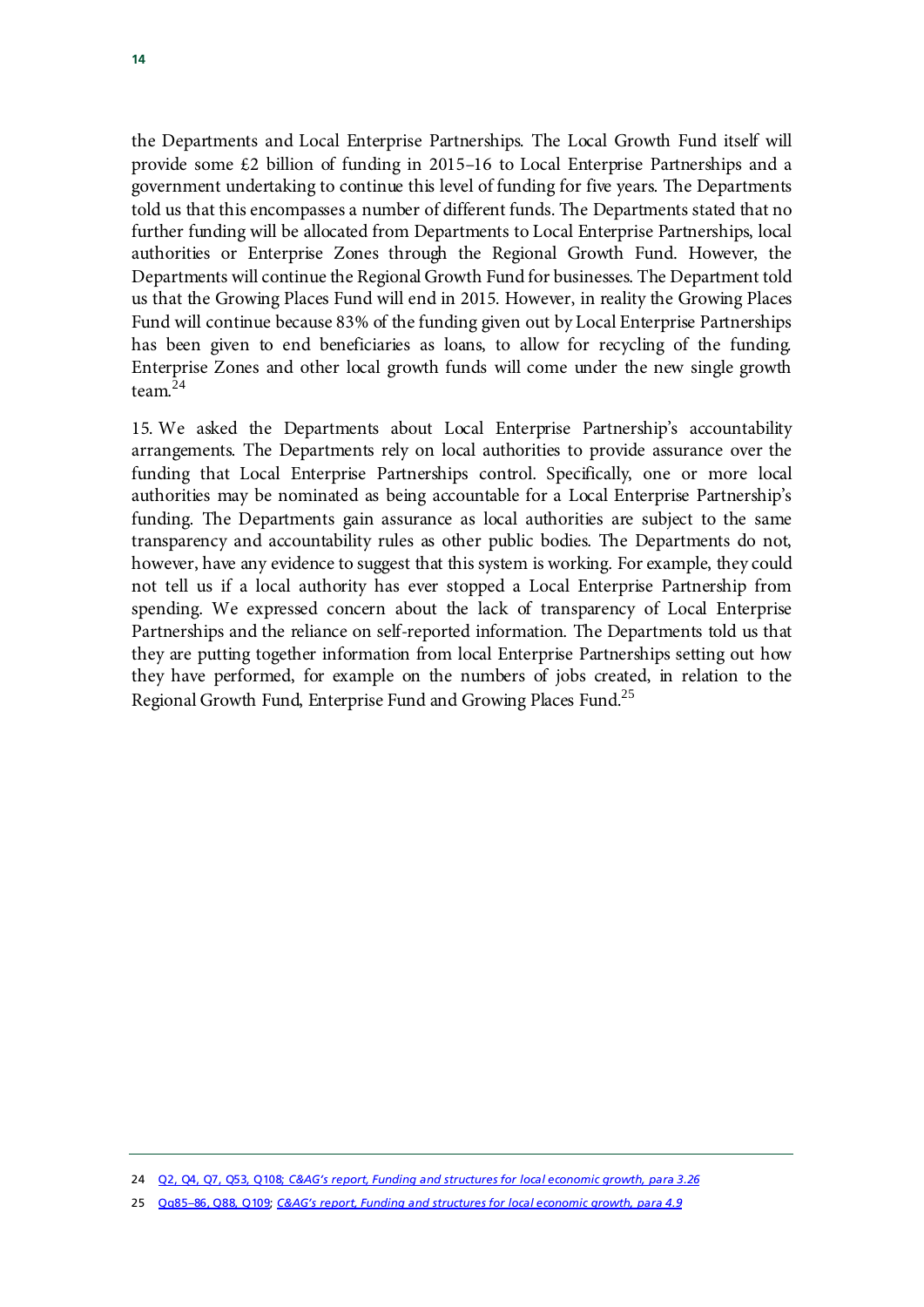# Appendix: Funding and structures for local economic growth: update report from the National Audit Office to the Public Accounts Committee

### **Introduction**

1. Our report, Funding and structures for local economic growth, was published in December 2013. This briefing note sets out the subsequent changes to the funding data and numbers of jobs created quoted in our report which have been provided by the Department for Communities and Local Government and the Department for Business, Innovation & Skills. An amended version of Appendix Three, summarising spending on local growth programmes, is attached. There are no changes to our conclusions and recommendations.

2. The main changes to data, and reasons for changes, are as follows:

### *Enterprise Zones*

- **Overall funding for Enterprise Zones** for the period 2012–13 to 2014–15 has decreased from £325 million to £300 million.
- **Funding from national non-domestic rates, known as business rates.** The Department for Communities and Local Government has published revised information on the level of business rate increases from Enterprise Zones retained by local authorities and the business rates discounts awarded to business in Enterprise Zones. This has resulted in a reduction in funding for Enterprise Zones in 2012–13, 2013–14 and 2014–15. Funding data for 2012–13 is now based on information certified by auditors; data estimates for 2013–14 have been revised by local authorities; and the Department has revised its estimates for 2014–15.
- **Other funding for Enterprise Zones.** The Department for Communities and Local Government has provided updated information on other funding for Enterprise Zones. The main change is an increase to 'Pinchpoint funding' in 2013–14 and a slight increase from other funds in 2014–15.
- **Jobs created in Enterprise Zones.** In our report we said that by the end of 2012–13 the zones had created 3,080 jobs. The Department for Communities and Local Government, based on information from Enterprise Zones, has reported that between April 2012 and December 2013 the zones had created 4,649 jobs. The Department also reports 2,965 construction jobs filled in the period April to December 2013.

### *Growing Places Fund*

**Survey.** The information in our report is based on a survey conducted by the Department for Communities and Local Government in June 2013 which they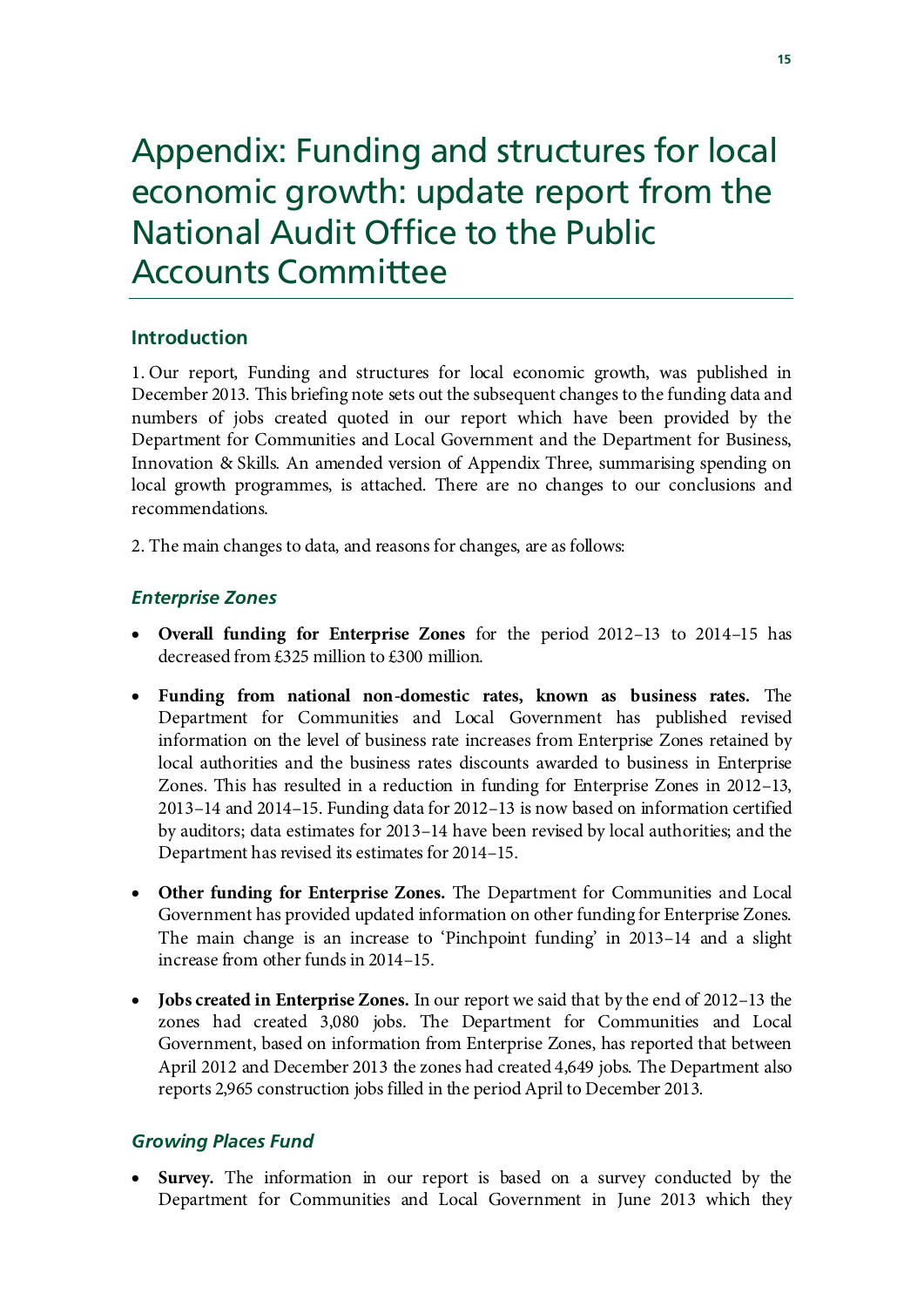published in a report, The Growing Places Fund Investing in Infrastructure, in November 2013. The Department conducted a new survey in January 2014.

- **Funding from the Growing Places Fund.** From the January 2014 survey, the Department's estimate of payments to end beneficiaries in 2012–13 has increased from £56 million to £69 million; their estimate of payments in subsequent years has reduced with an increase in funds remaining to be paid after 2014–15.
- **Jobs and other outputs from the Growing Places Fund.** In our report we note that the fund had created 112 jobs in 2012–13. From the January survey, the Department reports that the fund had created 419 jobs by December 2013, including 381 jobs in 2012–13. The Department has also reduced its estimate of the jobs, businesses and houses to be created through the Fund.

### *Regional Growth Fund*

- **Jobs created through the Regional Growth Fund.** In our report we note that 32,000 monitored jobs were created or safeguarded by the end of 2012–13. In Progress report on the Regional Growth Fund we report that the total to the end of December 2013 is 44,400.
- **Funding from the Regional Growth Fund.** Twenty-nine bids for projects and programmes, totaling some £74 million, have withdrawn since the data in our report was compiled. As a result we cannot identify where this money has been allocated geographically. In Progress report on the Regional Growth Fund we report that a total of £136 million of withdrawn projects and programmes from rounds one to four have not yet been awarded to alternative bids. The total value of the Regional Growth Fund is unchanged and the Department advises that there is no impact on the spending profile.

3. Updates to individual paragraphs and figures in our report are set out below. Changes in the text are underlined.

### **Key facts**

4. Updates to key facts on page 4 of our report are as follows:

| 32,000                     | jobs reported to have been created or safeguarded directly through<br>the Regional Growth Fund by the end of 2012-13                                    |
|----------------------------|---------------------------------------------------------------------------------------------------------------------------------------------------------|
| 44,400                     | jobs reported to have been created or safeguarded directly through<br>the Regional Growth Fund by the end of December 2013                              |
| £599 million (89 per cent) | capital element of the Growing Places Fund allocated to local<br>projects by Local Enterprise Partnerships from the Department's June<br>2013 survey    |
| £606 million (90 per cent) | capital element of the Growing Places Fund allocated to local<br>projects by Local Enterprise Partnerships from the Department's<br>January 2014 survey |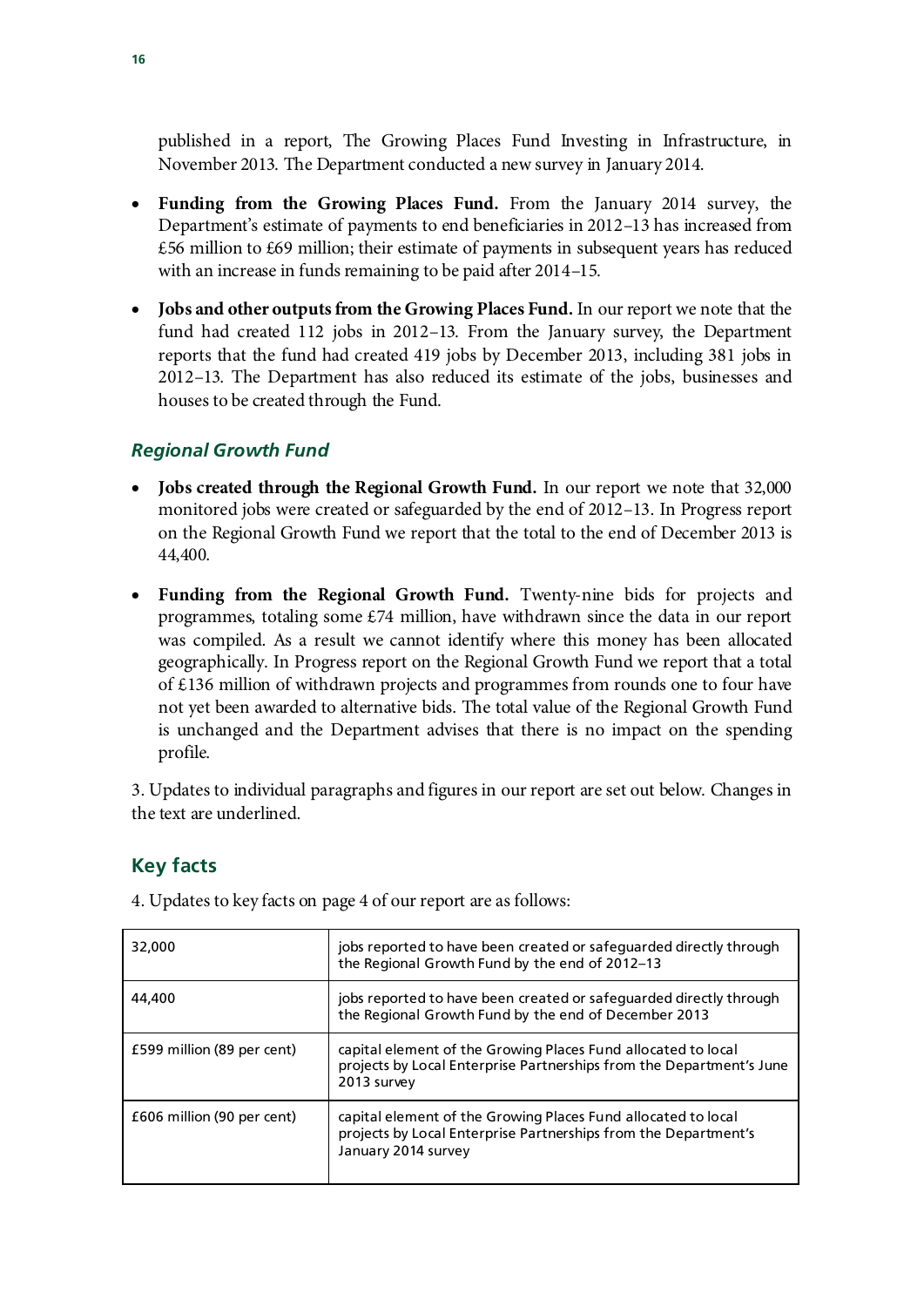#### **Summary**

5. **Figure 1**has been updated to reflect the changes in funding for Enterprise Zones

#### *Figure 1*

#### Changes to funding for local economic growth, 2011–12 to 2014–15



Wider departmental growth spending Local government growth spending Direct funding for local growth covered in this report

NOTES

- 1. Reflects actual (before 2013–14) and forecast (2013–14 onwards) spending by departments on the new local growth programmes covered in this report; Regional Development Agency legacy spend is forecasts only. City Deal spend is estimates only. Recycling of funds used for loans is not reflected. The data is also at Appendix Three.
- 2. Wider growth-related spending by central and local government (see paragraphs 2.14 to 2.15) is shown as context but is not available for 2012–13 onwards.

*Source: National Audit Office analysis of departmental data*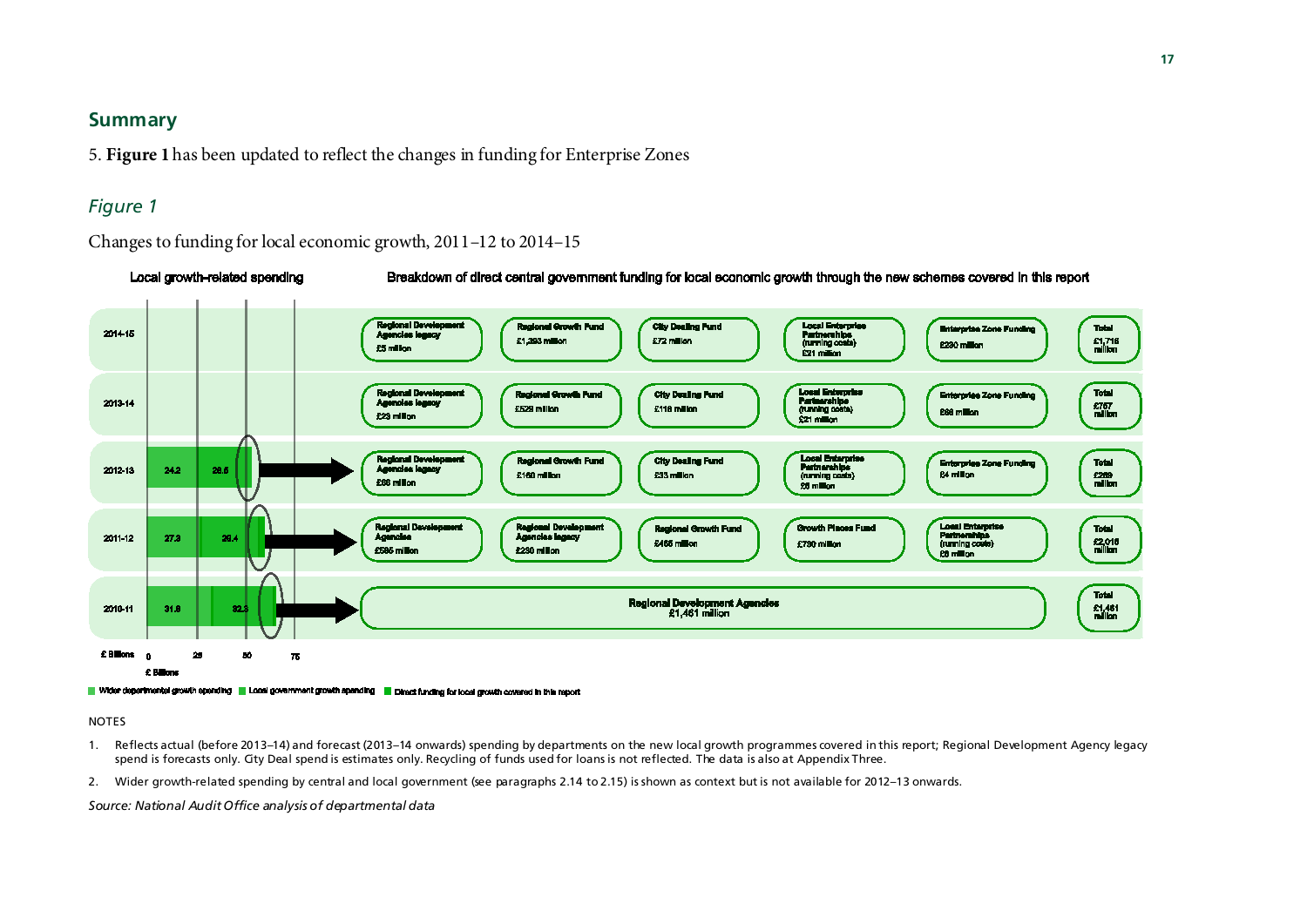6. Information in **Paragraph 11** has been updated to reflect a change in the profile of funding provided to end beneficiaries via the new local growth programmes with an increase in 2012–13 and 2014–15.

11 **The transition from the Regional Development Agencies to the new local growth landscape covered in this report shows a marked dip in funding.** In 2012–13, £330 million was provided to end beneficiaries via the new growth programmes, alongside £66 million of Regional Development Agency legacy spending. This compares to £1.5 billion spent by the Regional Development Agencies two years previously in 2010–11, and estimated payments to end beneficiaries of  $\epsilon$ 2 billion through the new local growth programmes in 2014–15. There are two main reasons for this dip. First, government closed the Regional Development Agencies rapidly, as planned to realise savings, but introduced the new local growth programmes gradually over a different time frame. Second, the Regional Growth Fund had a slow start and government has not allocated funding as quickly as originally planned (paragraphs 2.5 to 2.11).

7. **Paragraph 14, third bullet** reports, based on its June 2013 survey, the Department for Communities and Local Government's estimate of spend and jobs created through the Growing Places Fund in 2012–13 as follows:

Local Enterprise Partnerships allocated  $£599$  million (89 per cent) of capital funds to 305 local infrastructure projects by mid-2013. However these projects only spent an estimated  $\pounds$  -56 million and created 112 jobs in 2012–13 (paragraphs 3.17 to 3.19).

8. From its January 2014 survey, the Department for Communities and Local Government now estimates that projects spent £69 million and created 381 jobs in 2012–13. The Department also reports that Local Enterprise Partnerships had allocated £606 million (90 per cent) of capital funds to 309 projects by December 2013 and that these projects created 419 jobs by December 2013.

9. **Paragraph 14, fourth bullet** reports the number of jobs created through the Regional Growth Fund. With respect to the Regional Growth Fund, our report says:

• The Department reported that the fund created 32,000 jobs by the end of 2012–13 against a target of 31,500.

10. The Department for Business, Innovation & Skills reports that a total of 44,400 jobs had been generated by the end of December 2013.

11. The Departments have provided the following update to **paragraphs 16 and 4.3** regarding the governance of local economic growth initiatives:

• **Single local growth team:** The Departments have established a single local growth team, comprising officials from the Department for Business, Innovation & Skills, the Department for Communities and Local Government, and the Cabinet Office cities policy unit under a single director.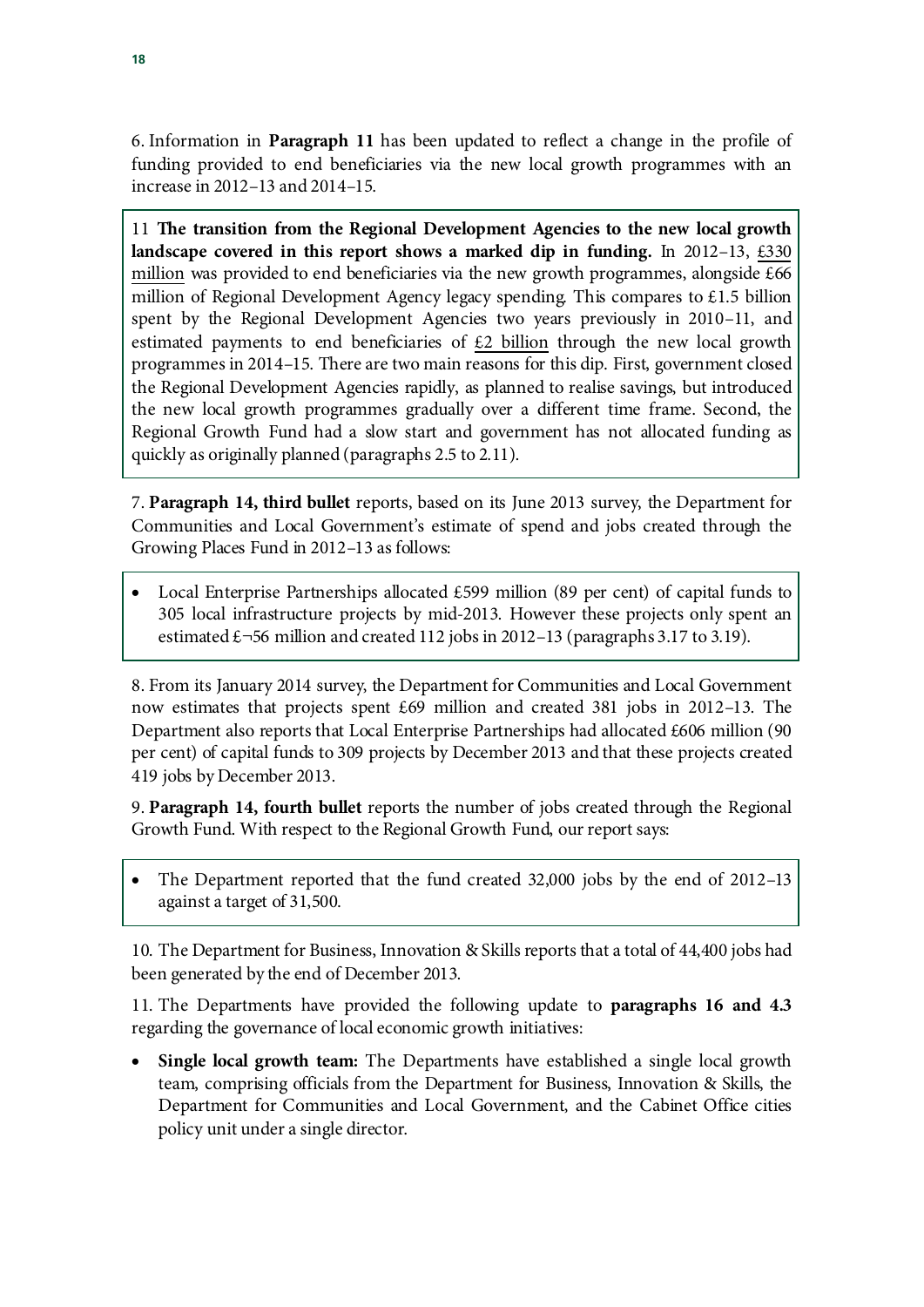- **Growth Deals:** Governance arrangements are in place for Growth Deals. The new local growth director is the Senior Responsible Owner and chair of the programme board, which held its first meeting on 6 February.
- The Departments are forming a senior **Local Growth Strategy Board** to work across the wider local growth agenda. The first meeting will be held in March 2014.
- The Departments have also formed a **senior officials group** to support the local growth cabinet committee. The group held its first meeting on 20 February 2014.

### **Part Two**

12. Figure 4 in our report has been updated to reflect changes in funding.

#### *Figure 4*

Government spending on Regional Development Agencies and new local growth funds and structures, 2005–06 to 2014–15 – payments by departments. There has been a marked dip in government funding



Notes

1. Spending by Regional Development Agencies is from their annual reports and accounts and excludes closure costs.

2. Data for 2013–14 onwards is budget data. Earlier data is outturn.

3. Figures have been rounded.

*Source: National Audit Office analysis of departmental data*

13. **Paragraph 2.6** has been updated to reflect a reduction in spend on local growth programmes in years 2012–13 and 2013–14.

2.6. Spending of £1.2 billion on the new schemes in 2011–12, alongside spending linked to Regional Development Agencies, raised total spending on local growth programmes to £2 billion for that year. This compares with spending of  $£269$  million the following year, and £757 million in 2013–14.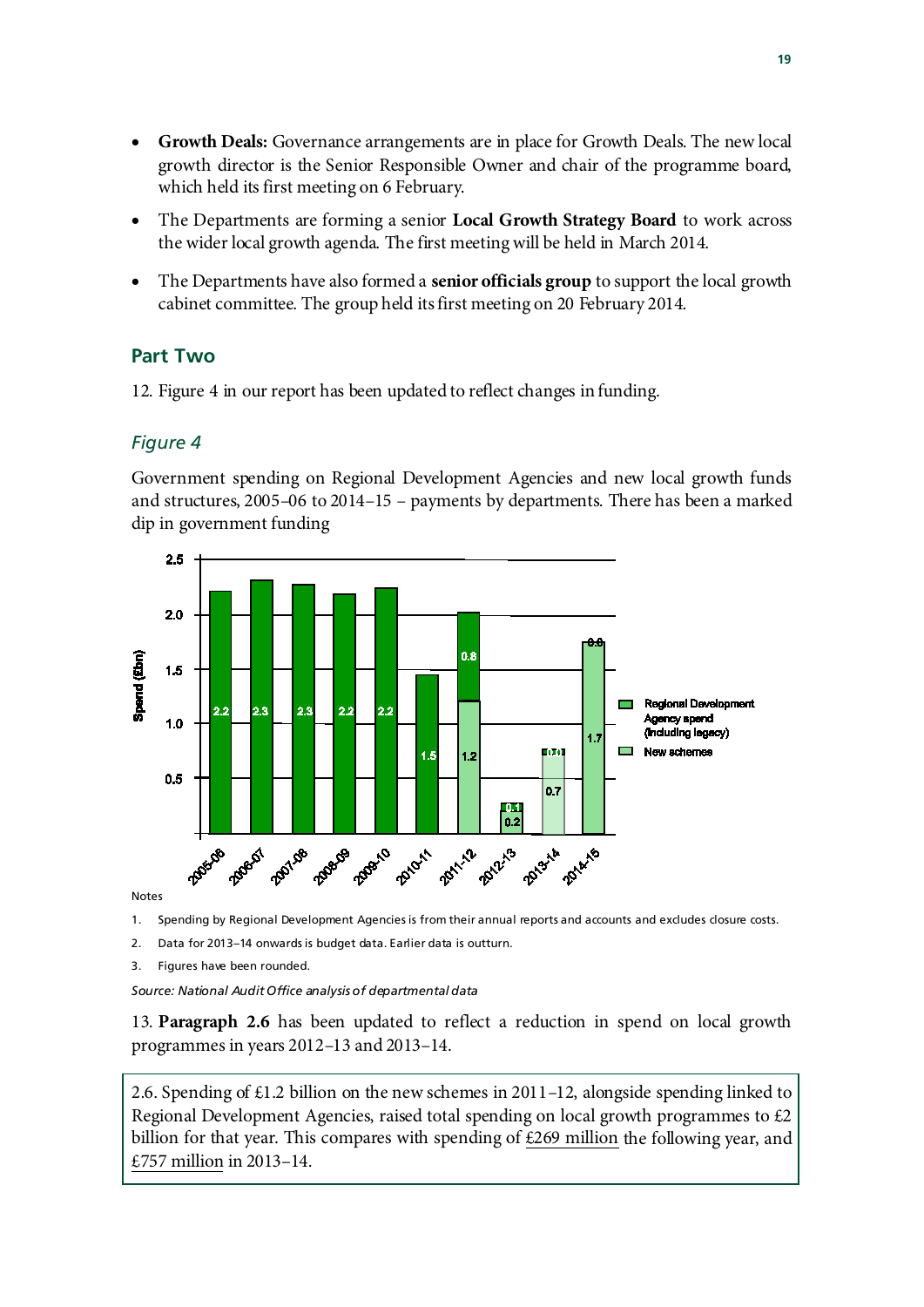14. **Paragraph 2.8** has been updated to reflect a reduction in spend reaching end beneficiaries in 2012–13.

2.8. Consequently, while the departments spent  $£1.2$  billion on the new funds and structures in 2011–12, only £53 million reached end beneficiaries in that year (see Figure 5 overleaf and Appendix Three). An estimated £330 million reached end beneficiaries from the new funds and structures in 2012–13. This means that of the funding currently allocated by government to these programmes, a further £3.5 billion remains to be paid to local projects; £1 billion by intermediaries and the balance held by the departments.

15. Figure 5 in our report has been updated to reflect a reduction in spend on local growth programmes in years 2012–13 and 2013–14.

#### *Figure 5*

Government spending on Regional Development Agencies and new local growth funds and structures,  $2005-06$  to  $2014-15$  – payments to end beneficiaries. An estimated £330 million reached end beneficiaries from new schemes in 2012–13.



Notes

1. Spending by Regional Development Agencies is from their annual reports and accounts and excludes closure costs.

- 2. £357 million of Regional Growth Fund currently remains with intermediaries. It is not included in this figure but has to be paid to end beneficiaries by the end of 2014–15.
- 3. Excludes £57 million in revenue funding via the Growing Places Fund.
- 4. Figures have been rounded.

*Source: National Audit Office analysis of departmental data*

16. **Figure 7** in our report has been updated:

due to changes in the funding of Enterprise Zones;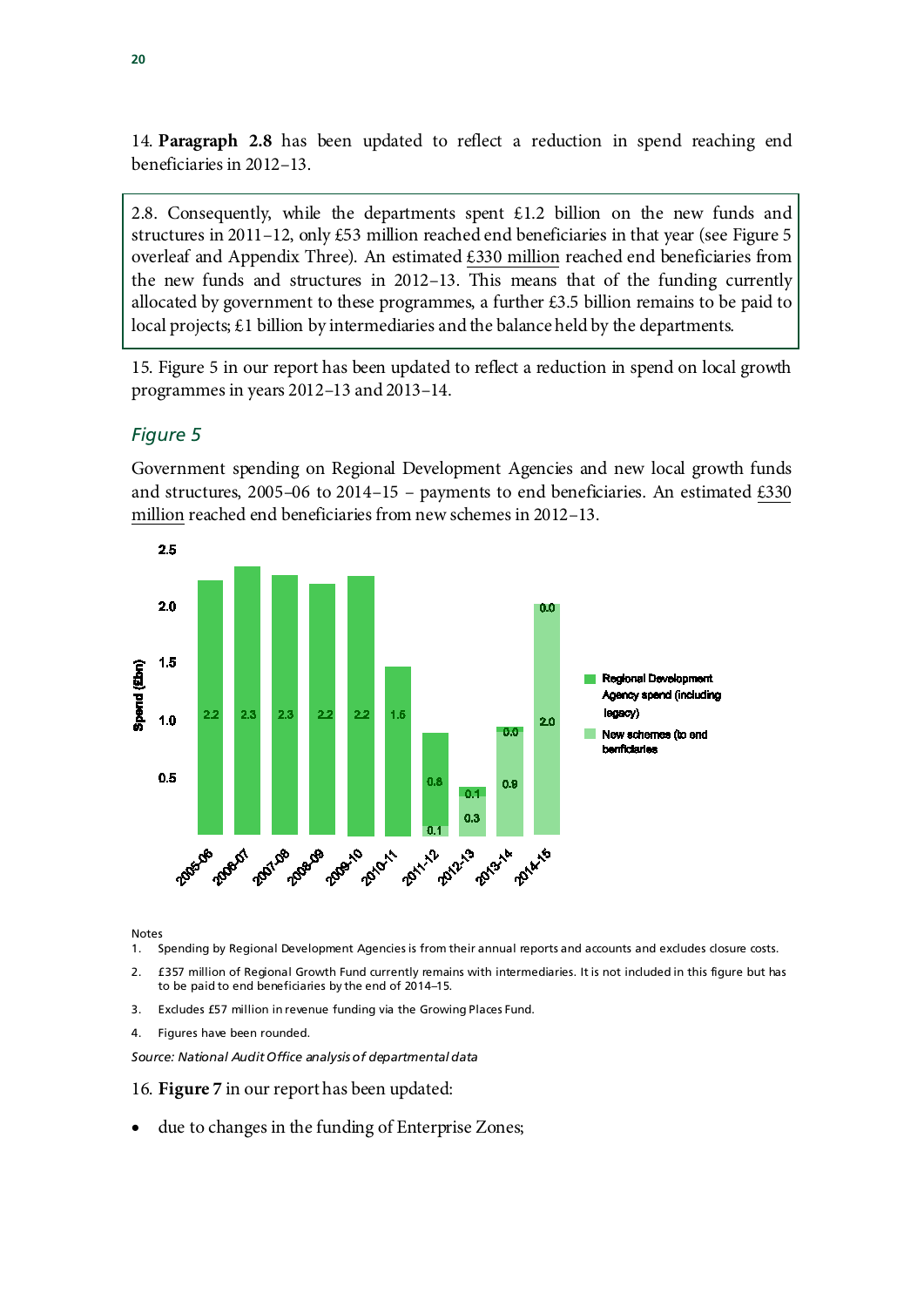- to reflect new information from the Department for Communities and Local Government providing more of the funding data broken down by Local Enterprise Partnership area;
- to reflect the withdrawal of successful bids from the Regional Growth Fund; and
- to use the latest available 2012 population estimates published by the Office for National Statistics since our report, which used estimates for 2011.

17. The category ranges used in Figure 7 are based on half the standard deviation from the mean for the Local Enterprise Partnership growth funding per head of population. The ranges have been adjusted to reflect the new mean and standard deviation.

#### *Figure 7*

Funding per capita from local growth initiatives covered in this report. Areas with highest growth funding tend to be in the North, major cities and the South West.



#### Notes

- 1. Funding 2011–12 to 2014–-15 per head of population aged 16 to 64 by Local Enterprise Partnership area.
- 2. Excludes 'exceptional' Regional Growth Fund, funding through national Regional Growth Fund programmes and non-allocated Enterprise Zone funding.

*Source: National Audit Office analysis of departmental data*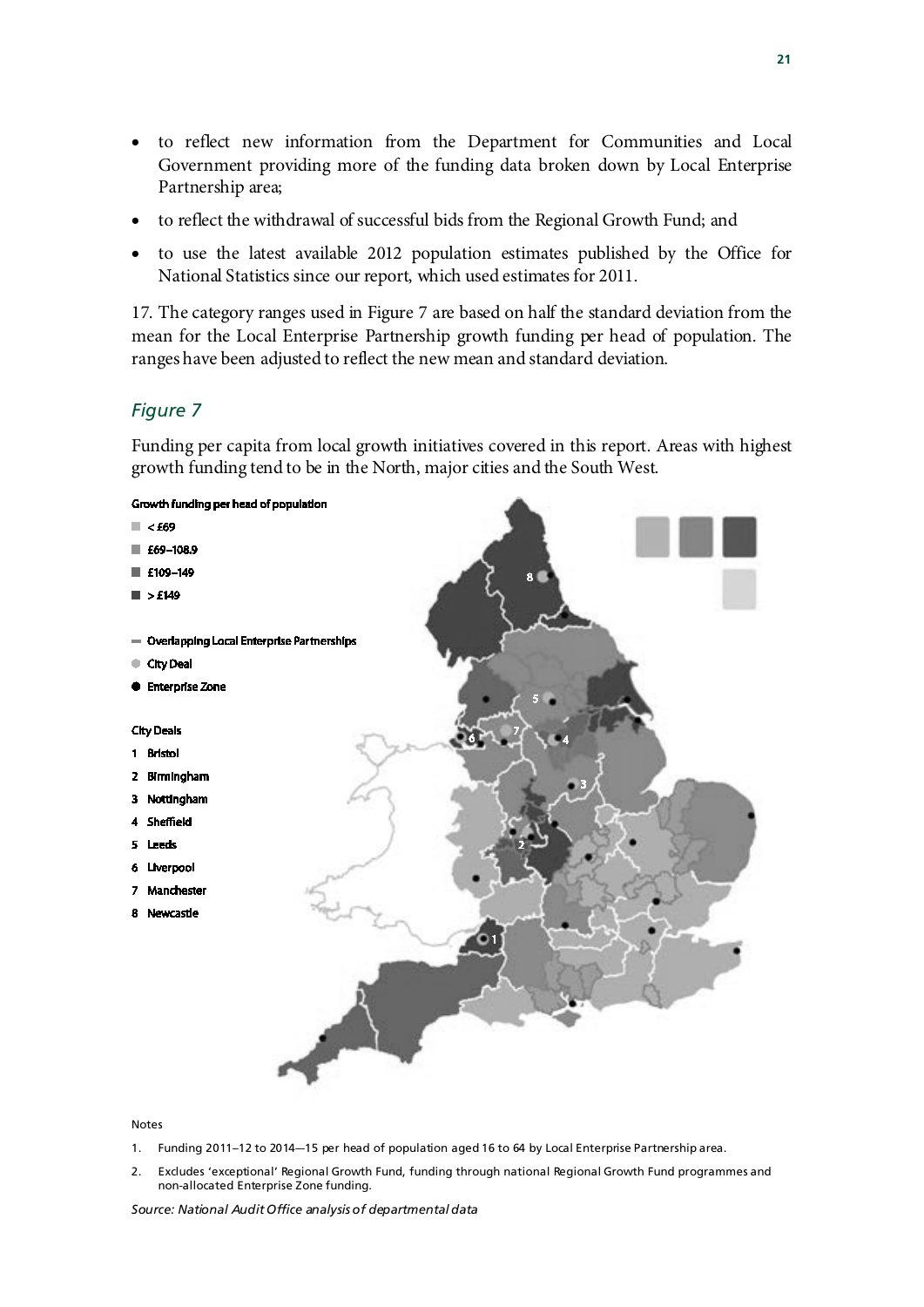### **Part Three**

18. **Paragraph 3.4, bullet three, and paragraph 3.14** report the number of jobs created in Enterprise Zones. Our report says:

The government announced the new Enterprise Zones in March 2011. They were operational from April 2012. The Department for Communities and Local Government reported that only 3,080 jobs were created in 2012–13. Seventy-five per cent of these jobs were from seven of the twenty-four zones, while six zones produced ten jobs or fewer.

19. In their update, the Department for Communities and Local Government reports that 4,649 jobs have been created in Enterprise Zones in the period April 2012 to December 2013. From this updated information, two-thirds of these jobs were from seven of the twenty–four zones, while two zones produced ten jobs or fewer. The Department also reports 2,965 construction jobs filled in the period April to December 2013.

20. **Paragraph 3.4, bullet three** reports the total number of infrastructure projects supported by the Growing Places Fund, alongside the number which are under way, and jobs created in 2012–13. Our report says:

• From information provided to the Department by Local Enterprise Partnerships in its June 2013 survey, the fund is supporting 305 infrastructure projects, 159 of which are under way, and created 112 jobs in 2012–13.

21. From its January 2014 survey, the Department for Communities and Local Government reports that by December 2013, of the 309 infrastructure projects supported by the Growing Places Fund, 155 are under way and that the Fund has created 419 jobs, of which 381 were created in 2012–13.

22. **Paragraph 3.4, bullet four, and paragraph 3.23** report the number of jobs created through the Regional Growth Fund. With respect to the Regional Growth Fund, our report says:

The government announced the Regional Growth Fund in October 2010 and four bidding rounds have been completed with the fifth currently under way. However, the Department reported that the scheme had generated only 2,145 new monitored gross jobs by the end of 2011–12. A total of 32,000 jobs had been generated by the end of 2012–13.

23. The Department for Business, Innovation & Skills reports that a total of 44,400 jobs had been generated by the end of December 2013.

24. **Paragraphs 3.18 and 3.19** report the allocation of funding and estimates of outputs from the Growing Places Fund in 2012–13 as follows: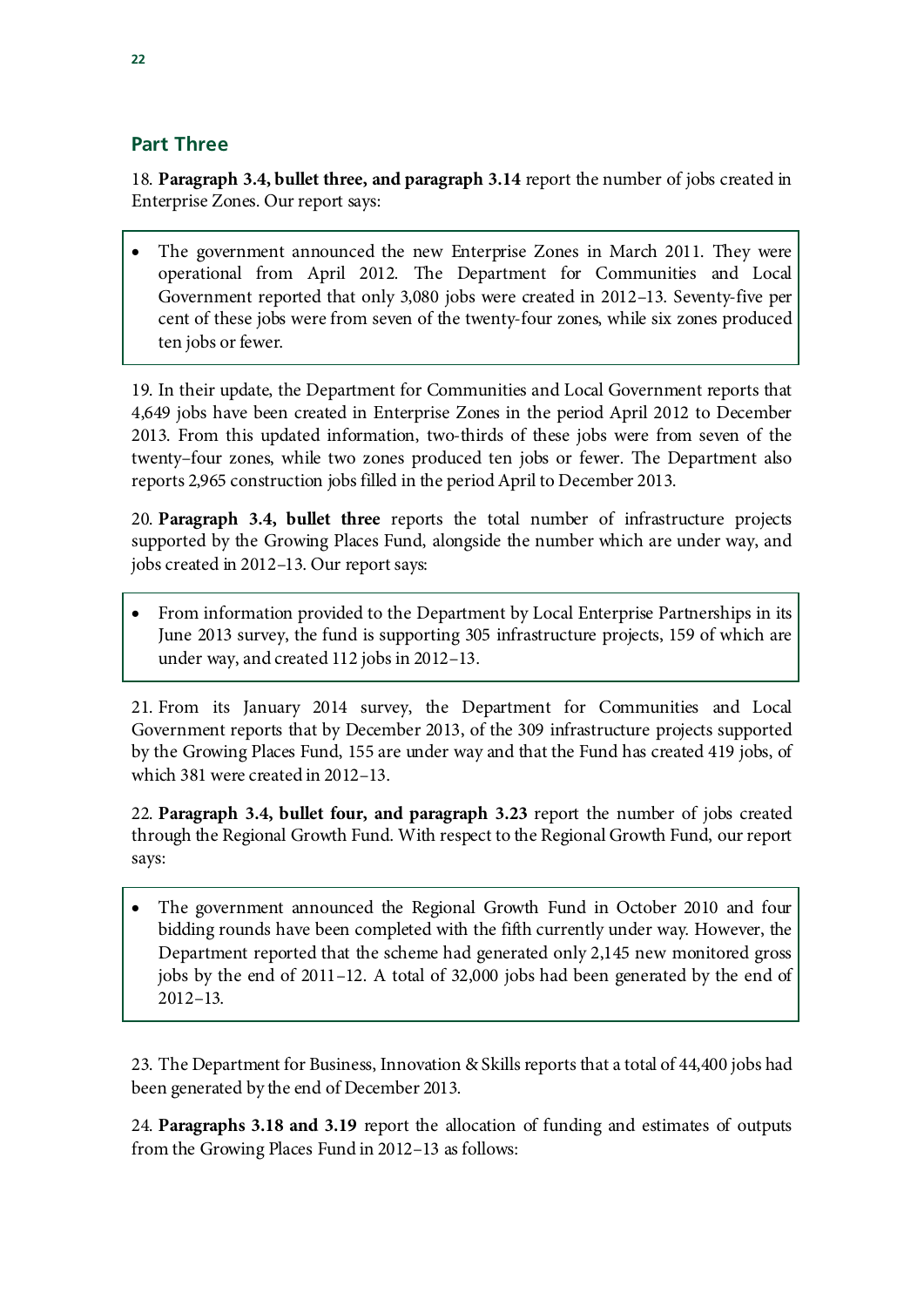3.18 From the June survey the Department calculates that of the capital funds provided by government, Local Enterprise Partnerships have allocated £599 million (89 per cent) to local projects. Those local projects spent an estimated £56 million in 2012–13. Local Enterprise Partnerships have allocated 82 per cent of capital funds to projects as loans and will be able to reuse those funds as loans are repaid. The Department did not ask how the £57 million of revenue spend has been used.

3.19 The Department reported, from the June survey, that 305 projects are being supported including site preparation, transport infrastructure, housing, office and commercial floor space. Based on responses covering some 70 per cent of projects, the Department estimates that 217,000 jobs, 5,300 businesses and 77,000 houses will be created through the fund and at least 21 projects fund transport infrastructure. The Department reports that the fund had created 112 jobs in 2012–13 with no information on new businesses and houses or improved transport. The Department emphasises that the figures are 'gross' estimates. They do not consider, for example, how the addition of the fund could reduce development elsewhere.

25. The Department for Communities and Local Government collates and reports information (including estimates) submitted by Local Enterprise Partnerships. From its January 2014 survey, the Department now reports that projects spent £69 million and created 381 jobs, three business and 57 houses in 2012–13. The Department also reports that the Growing Places Fund had created a total of 419 jobs, 3 businesses and 155 houses by December 2013. The Department estimates that of the capital funds provided by government, Local Enterprise Partnerships have allocated £606 million (90 per cent) to local projects to December 2013, and that partnerships have allocated 83 per cent of capital funds to projects as loans and will be able to reuse those funds as loans are repaid. The Department reports that there are 309 projects now being supported by the Fund and that 70 projects are funding transport infrastructure.

26. In the Department's January 2014 survey, the Local Enterprise Partnerships have also reduced their estimates of the outputs (jobs, businesses and houses) expected to be created through the Fund, and have provided information on the number created to date, as shown in the following table.

| <b>Growing Places Fund output estimates</b> |                                                                     |                                                                                                  |                                                     |                                                             |  |  |  |
|---------------------------------------------|---------------------------------------------------------------------|--------------------------------------------------------------------------------------------------|-----------------------------------------------------|-------------------------------------------------------------|--|--|--|
| <b>Output category</b>                      | Total number of<br>outputs expected<br>to be created by<br>the Fund | <b>Proportion of</b><br>projects creating<br>outputs as a<br>percentage of<br>total projects (%) | Number of<br>outputs created<br>to December<br>2013 | Date by which<br>outputs total<br>expected to be<br>reached |  |  |  |
| Jobs                                        | 142,300                                                             | 70                                                                                               | 419                                                 | 2033                                                        |  |  |  |
| <b>Businesses</b>                           | 1,400                                                               | 17                                                                                               | 3                                                   | 2026                                                        |  |  |  |
| Housing                                     | 61,100                                                              | 27                                                                                               | 155                                                 | 2033                                                        |  |  |  |

*Source: Department for Communities and Local Government survey, January 2014*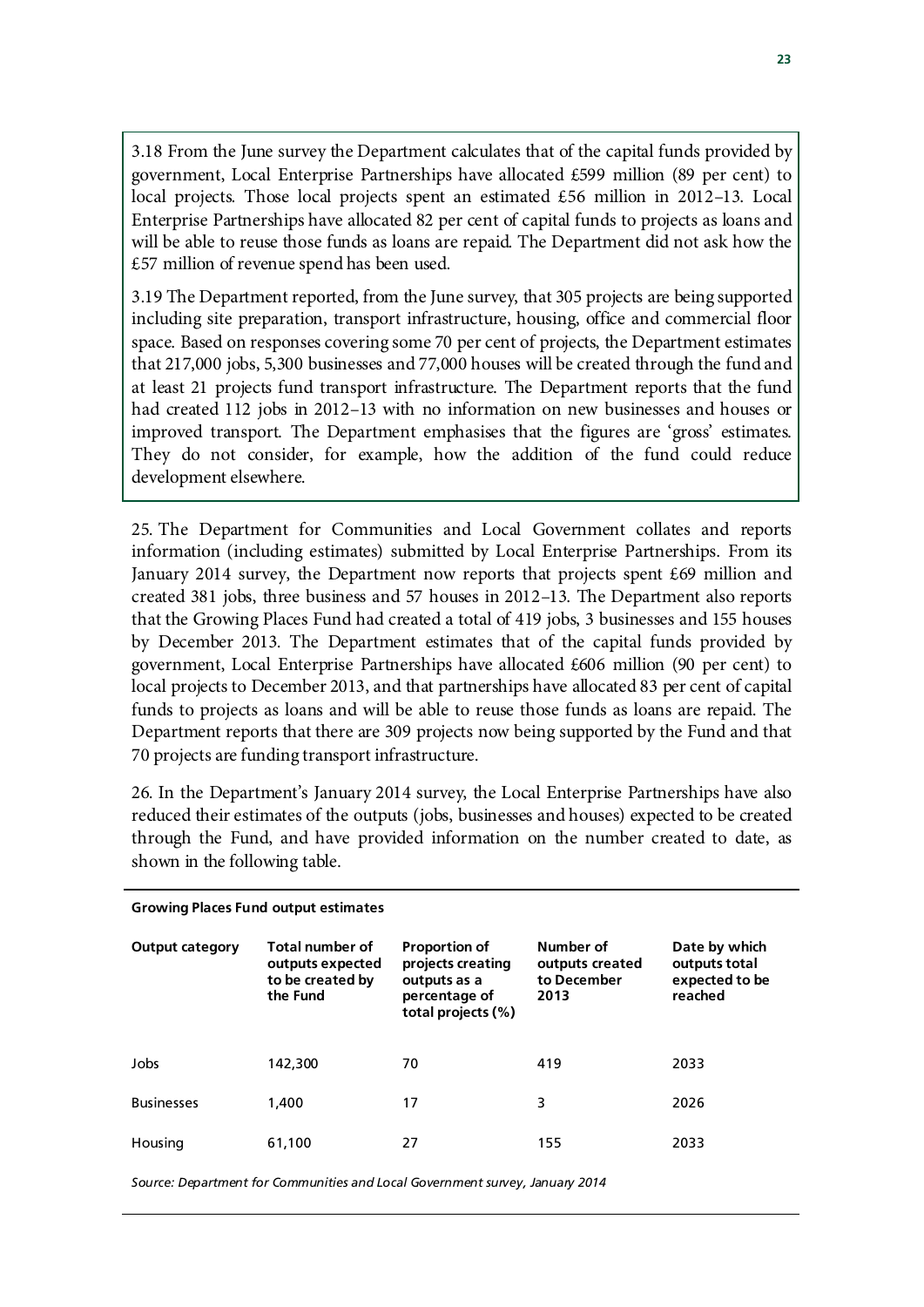27. The Departments have provided the following update to **paragraphs 3.26 and 3.27** with respect to Growth Deals:

- All 39 Local Enterprise Partnerships submitted draft strategic economic plans to government in December 2013. Officials from across a number of government departments and agencies have reviewed these plans against the criteria set out in the guidance. These criteria are: ambition and rationale for intervention; value for money; and delivery and risk.
- Ministers have been holding challenge sessions with Local Enterprise Partnerships and government has provided written feedback to each of the partnerships.
- Local Enterprise Partnerships are due to submit their final strategic economic plans to government by the end of March 2014.

### **Part Four**

28. The Departments have provided the following update to **paragraphs 16 and 4.3** regarding the governance of local economic growth initiatives:

- **Single local growth team:** The Departments have established a single local growth team, comprising officials from the Department for Business, Innovation & Skills, the Department for Communities and Local Government, and the Cabinet Office cities policy unit under a single director.
- **Growth Deals:** Governance arrangements are in place for Growth Deals. The new local growth director is the Senior Responsible Owner and chair of the programme board which held its first meeting on 6 February.
- The Departments are forming a senior **Local Growth Strategy Board** to work across the wider local growth agenda. The first meeting will be held in March 2014.
- The Departments have also formed a **senior officials group** to support the local growth cabinet committee. The group held its first meeting on 20 February 2014.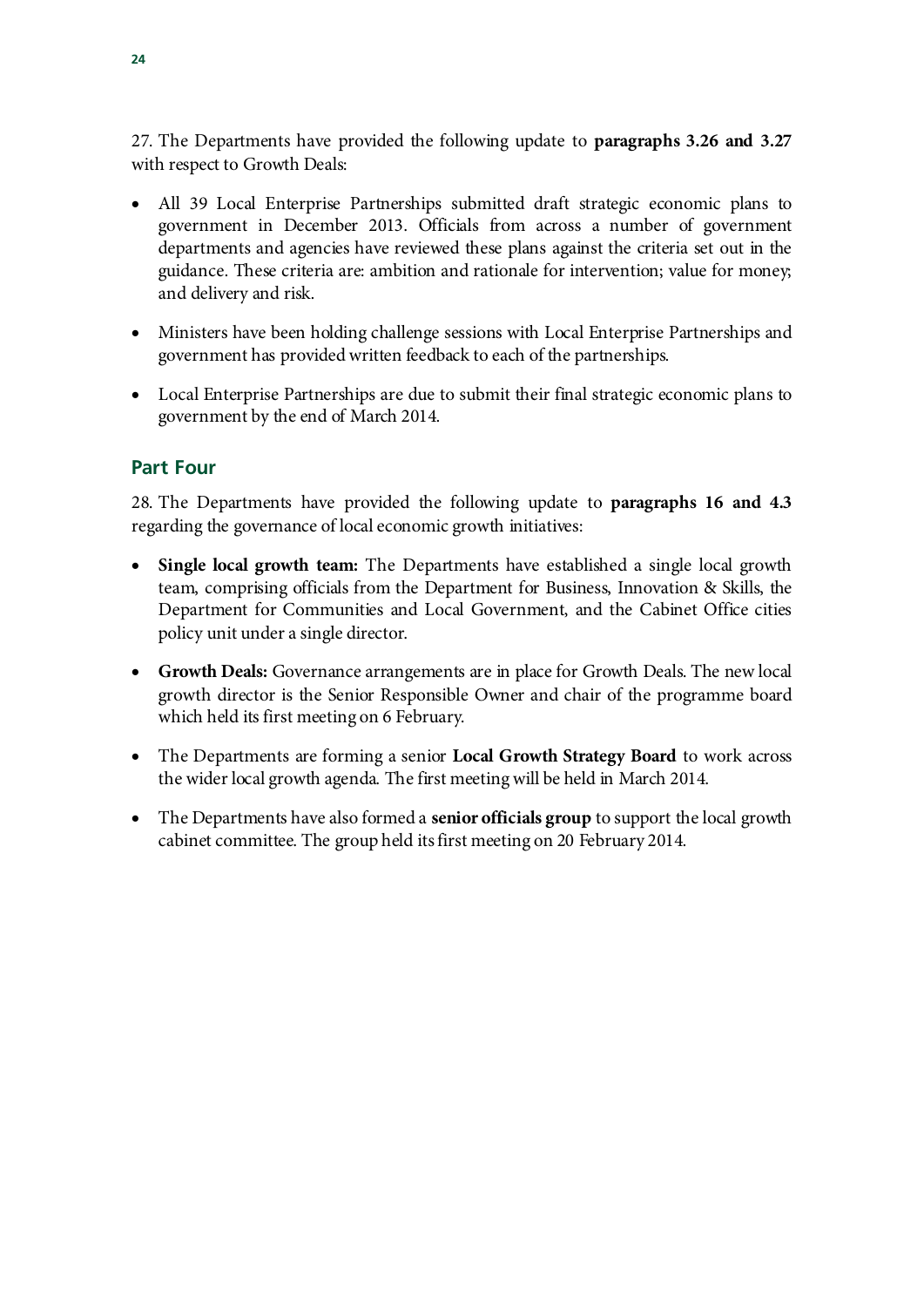### **Appendix Three**

29. **Appendix Three** has been updated with the new spending profiles for Enterprise Zone funding and payments to beneficiaries from the Growing Places Fund. These changes have been reflected below.

#### **Spending on local growth programmes**

| Spend by<br><b>Departments (f</b><br>million)                             | 2010-11     | $2011 - 12$ | $2012 - 13$ | 2013-14 | $2014 - 15$ | <b>Total to</b><br>$2014 - 15$ | <b>Funds</b><br>remaining<br>after 2014-<br>15 |
|---------------------------------------------------------------------------|-------------|-------------|-------------|---------|-------------|--------------------------------|------------------------------------------------|
| Regional Growth<br>Fund rounds 1-4                                        | $\mathbf 0$ | 465         | 160         | 529     | 1,393       | 2,547                          | 63                                             |
| Of which paid to<br>intermediaries                                        | $\mathbf 0$ | 418         | 72          |         |             | $\overline{\phantom{a}}$       | $\overline{\phantom{a}}$                       |
| <b>Growing Places</b><br>Fund                                             | $\mathbf 0$ | 730         | 0           | 0       | 0           | 730                            | $\mathbf 0$                                    |
| Of which paid to<br>intermediaries                                        | $\mathbf 0$ | 730         | 0           | 0       | 0           | 730                            | 0                                              |
| <b>Enterprise Zones</b>                                                   | 0           | 0           | 4           | 66      | 230         | 300                            | 0                                              |
| <b>City Deals</b>                                                         | 0           | 0           | 33          | 118     | 72          | 223                            | 0                                              |
| Local Enterprise<br>Partnerships                                          | $\mathbf 0$ | 6           | 6           | 21      | 21          | 54                             | 0                                              |
| <b>Total spend by</b><br>departments on<br>new local growth<br>programmes | $\mathbf 0$ | 1,201       | 203         | 734     | 1,716       | 3,854                          | 63                                             |
| Regional<br>Development<br>Agencies-direct<br>spend                       | 1,461       | 585         | $\mathbf 0$ | 0       | 0           | 2,046                          | 0                                              |
| Regional<br>Development<br>Agencies-legacy<br>spend                       | $\mathbf 0$ | 230         | 66          | 23      | 5           | 324                            | 0                                              |
| <b>Total</b>                                                              | 1,461       | 2,016       | 269         | 757     | 1,721       | 6,224                          | 63                                             |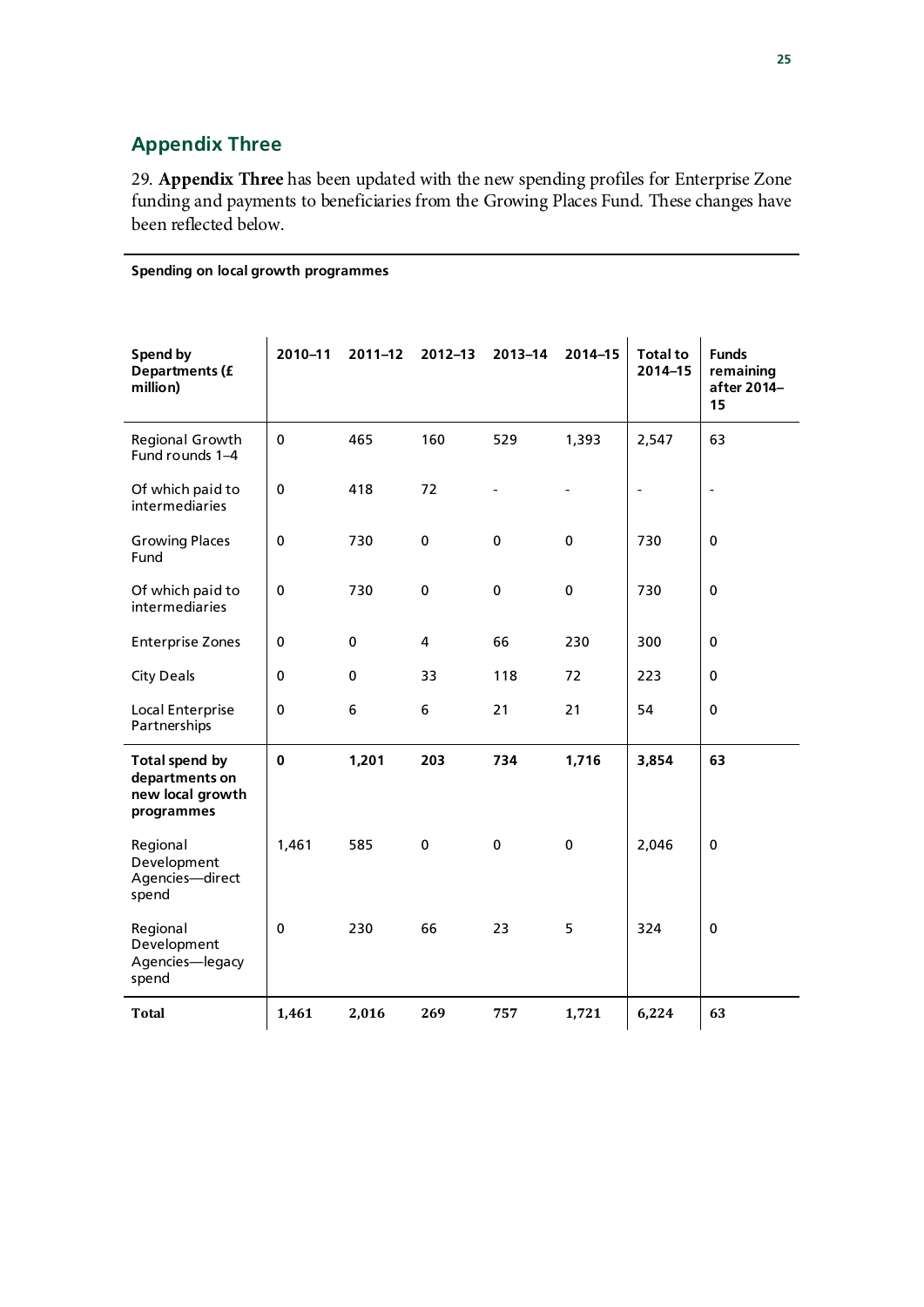#### **Payments to end beneficiaries**

| Regional Growth<br>Fund                                                                 | $\mathbf 0$ | 47           | 218 | 529 | 1,393 | 2,187 | 63          |
|-----------------------------------------------------------------------------------------|-------------|--------------|-----|-----|-------|-------|-------------|
| Of which from<br>intermediaries                                                         | $\mathbf 0$ | 3            | 130 |     |       |       |             |
| <b>Growing Places</b><br>Fund1                                                          | $\mathbf 0$ | $\mathbf 0$  | 69  | 151 | 251   | 470   | 203         |
| Of which from<br>intermediaries2                                                        | $\mathbf 0$ | $\mathbf{0}$ | 69  | 151 | 251   | 470   | 203         |
| Other new local<br>growth                                                               | $\pmb{0}$   | 6            | 43  | 205 | 323   | 577   | $\mathbf 0$ |
| programmes                                                                              |             |              |     |     |       |       |             |
| <b>Total payments to</b><br>end beneficiaries<br>from new local<br>growth<br>programmes | $\mathbf 0$ | 53           | 330 | 885 | 1,967 | 3,234 | 266         |
| Regional<br>Development<br>Agencies-direct &<br>legacy spend                            | 1,461       | 815          | 66  | 23  | 5     | 2,370 | 0           |

Notes

1. The Department monitored the allocation of £673 million in capital funding from Local Enterprise Partnerships to local schemes. A further £57 million in revenue funding is not recorded here.

2. Estimated based on the January 2014 survey and adjusted to remove 'over-programming' where partnerships allocate more than they have been awarded in the expectation that not all projects will go ahead.

3. Total payments to end beneficiaries from 2013–14 to 2015–16 will be larger as £357 million remained with Regional Growth Fund intermediaries at the end of 2012–13.

*Source: National Audit Office analysis of departmental data*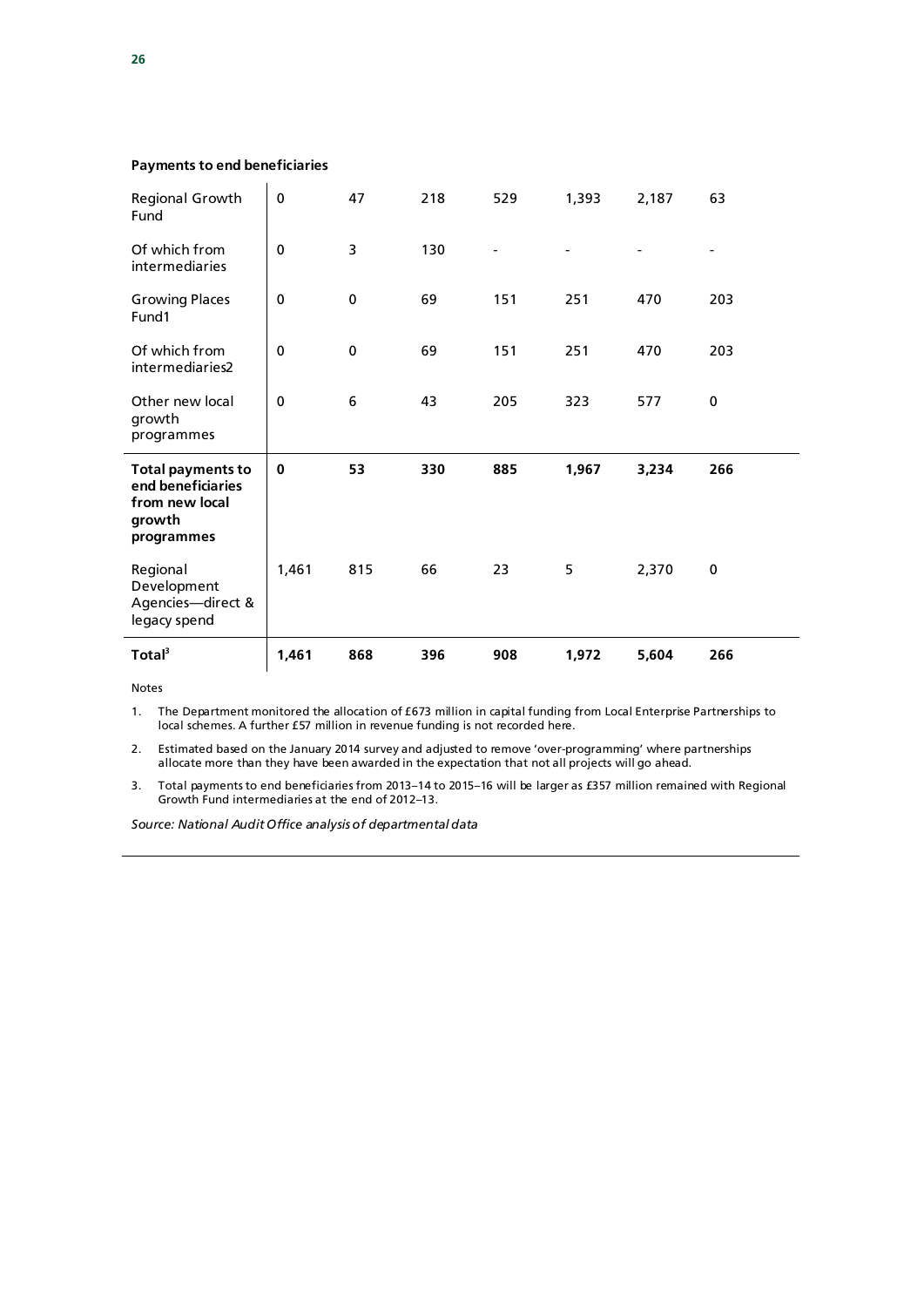# Formal Minutes

#### **Monday 12 May 2014**

Members present:

Mrs Margaret Hodge, in the Chair

Mr Richard Bacon Stephen Barclay Jackie Doyle-Price Chris Heaton-Harris Meg Hillier

Mr Stewart Jackson Mrs Ann McGuire Austin Mitchell Nick Smith Justin Tomlinson

Draft Report (Promoting economic growth locally), proposed by the Chair, brought up and read.

*Ordered*, That the draft Report be read a second time, paragraph by paragraph.

Paragraphs 1 to 15 read and agreed to.

Conclusions and recommendations agreed to.

Summary agreed to.

Appendix agreed to.

*Resolved*, That the Report be the Sixtieth Report of the Committee to the House.

*Ordered*, That the Chair make the Report to the House.

*Ordered*, That embargoed copies of the Report be made available, in accordance with the provisions of Standing Order No. 134.

[Adjourned till Wednesday 14 May at 2.00 pm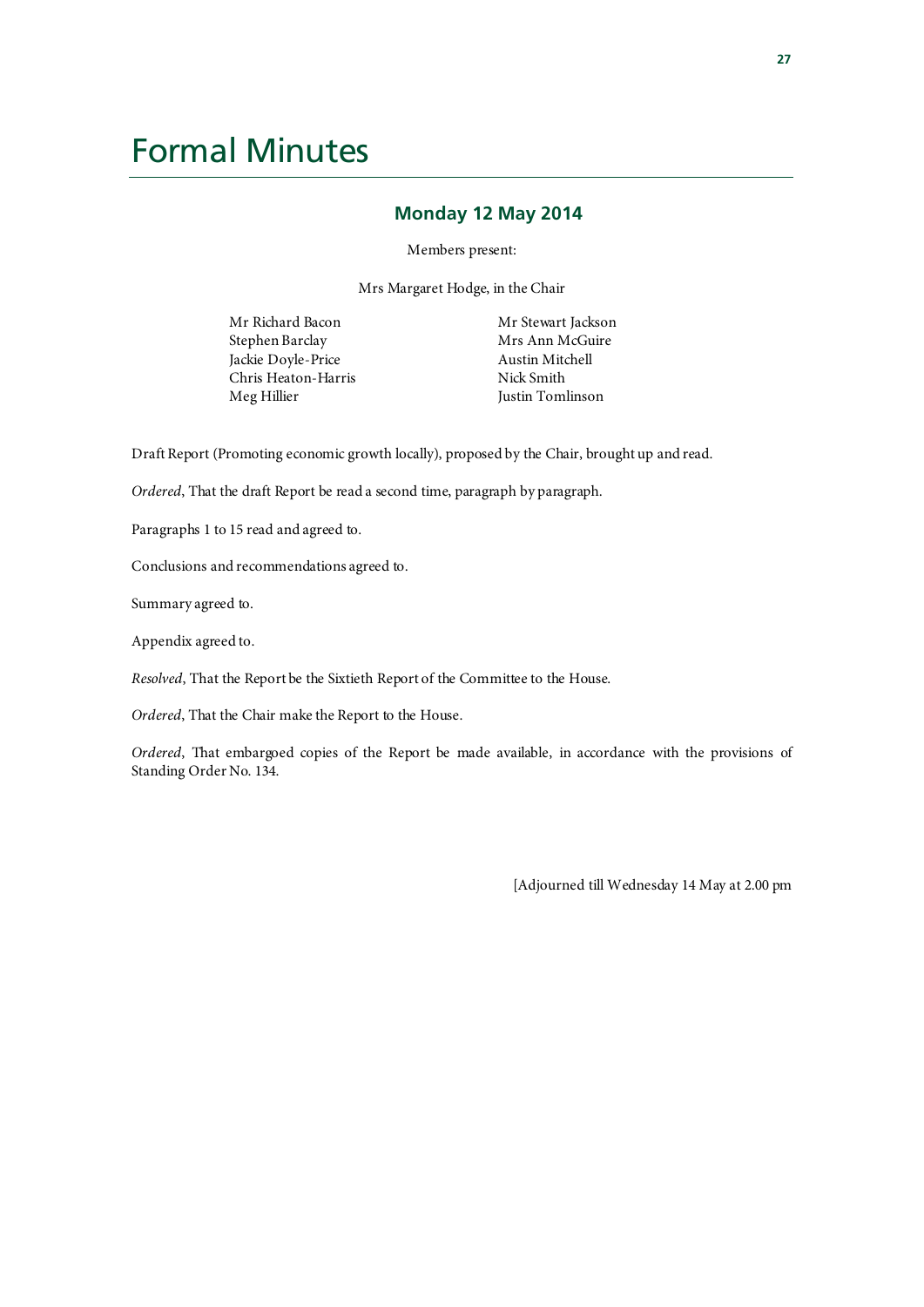## **Witnesses**

#### **Monday 10 March 2014** *Question number*

Martin Donnelly, Permanent Secretary, Department for Business, Innovation and Skills, Debbie Gillatt, Senior Responsible Officer, Regional Growth Fund programme and Sir Bob Kerslake, Permanent Secretary, Department for Communities and Local Government Communities and Local Government

# List of printed written evidence

| $\mathbf{1}$ | DBIS & DCLG | (EGF0001)        |
|--------------|-------------|------------------|
| 2            | DBIS & DCLG | (EGF0002)        |
| $\mathbf{3}$ | DBIS & DCLG | (EGF0003)        |
| 4            | DBIS & DCLG | <u>(EGF0004)</u> |
|              |             |                  |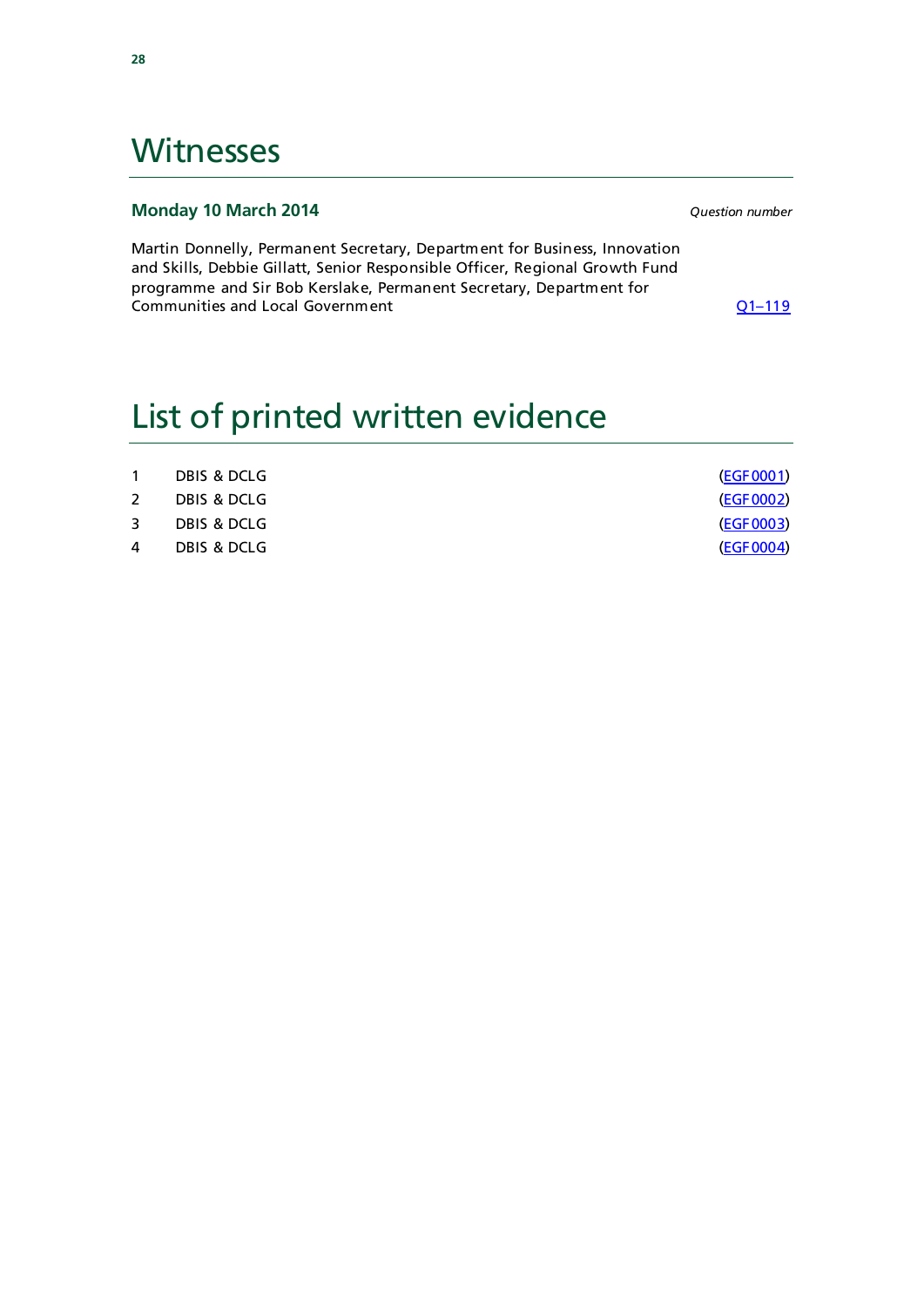# List of Reports from the Committee during the current Parliament

The reference number of the Government's response to each Report is printed in brackets after the HC printing number.

#### **Session 2013–14**

| <b>First Report</b>         | Ministry of Defence: Equipment Plan 2012-2022 and Major<br>Projects Report 2012                           | HC 53         |
|-----------------------------|-----------------------------------------------------------------------------------------------------------|---------------|
| Second Report               | Early Action: landscape review                                                                            | HC 133        |
| <b>Third Report</b>         | Department for Communities and Local Government:<br>Financial sustainability of local authorities         | <b>HC134</b>  |
| Fourth Report               | HM Revenue & Customs: tax credits error and fraud                                                         | <b>HC</b> 135 |
| <b>Fifth Report</b>         | Department for Work and Pensions: Responding to change<br>in jobcentres                                   | HC 136        |
| Sixth Report                | Cabinet Office: Improving government procurement and<br>the impact of government's ICT savings initiative | <b>HC137</b>  |
| Seventh Report              | Charity Commission: the Cup Trust and tax avoidance                                                       | <b>HC138</b>  |
| Eighth Report               | <b>Regulating Consumer Credit</b>                                                                         | <b>HC165</b>  |
| Ninth Report                | Tax Avoidance-Google                                                                                      | <b>HC112</b>  |
| <b>Tenth Report</b>         | Serious Fraud Office-redundancy and severance<br>arrangements                                             | <b>HC360</b>  |
| <b>Eleventh Report</b>      | Department of Health: managing hospital consultants                                                       | <b>HC358</b>  |
| <b>Twelfth Report</b>       | Department for Education: Capital funding for new school<br>places                                        | <b>HC359</b>  |
| Thirteenth Report           | Civil Service Reform                                                                                      | HC 473        |
| <b>Fourteenth Report</b>    | Integration across government and Whole-Place<br>Community Budgets                                        | HC 472        |
| <b>Fifteenth Report</b>     | The provision of the out-of-hours GP service in Cornwall                                                  | HC 471        |
| Sixteenth Report            | <b>FiRe Control</b>                                                                                       | <b>HC110</b>  |
| Seventeenth Report          | Administering the Equitable Life Payment Scheme                                                           | <b>HC111</b>  |
| Eighteenth Report           | Carrier Strike: the 2012 reversion decision                                                               | HC 113        |
| Nineteenth Report           | The dismantled National Programme for IT in the NHS                                                       | <b>HC 294</b> |
| <b>Twentieth Report</b>     | The BBC's move to Salford                                                                                 | <b>HC 293</b> |
| <b>Twenty-first Report</b>  | <b>Police Procurement</b>                                                                                 | <b>HC115</b>  |
| <b>Twenty-second Report</b> | High Speed 2: a review of early programme preparation                                                     | <b>HC478</b>  |
| Twenty-third Report         | HM Revenue & Customs: Progress in tackling tobacco<br>smuggling                                           | <b>HC297</b>  |
| Twenty-fourth Report        | The rural broadband programme                                                                             | <b>HC474</b>  |
| Twenty-fifth Report         | The Duchy of Cornwall                                                                                     | <b>HC475</b>  |
| Twenty-sixth Report         | Progress in delivering the Thameslink programme                                                           | <b>HC296</b>  |
| Twenty-seventh Report       | Charges for customer telephone lines                                                                      | HC 617        |
| Twenty-eighth Report        | The fight against Malaria                                                                                 | <b>HC618</b>  |